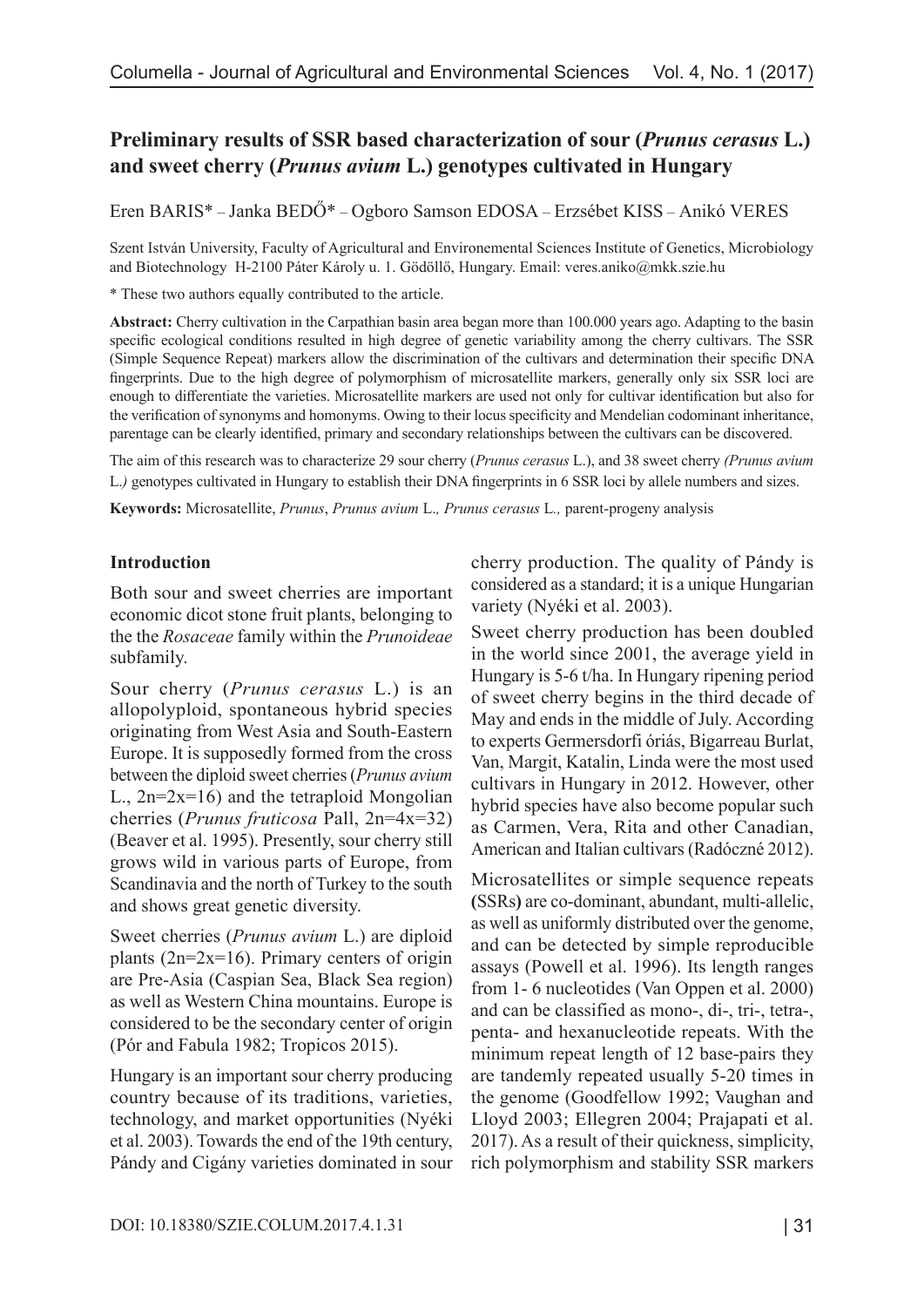are highly popular in genetic diversity analysis (Turkoglu et al. 2013; Gürcan et al. 2015; Batnini et al. 2016), construction of fingerprints (Cantini et al. 2001; Rojas et al. 2008; Klabunde et al. 2014; Turet-Sayar et al. 2012; Ivanovych et al. 2017), genetic purity test (Spann et al. 2010), molecular map construction and gene mapping (Ogundiwin et al. 2009; Olukolu et al. 2009; Fan et al. 2010; Pacheco et al. 2014; Rowland et al. 2014; Wang et al. 2014; Eduardo et al. 2015), utilization of heterosis, especially in the identification of species that are genetically related. Microsatellite markers have also been used in several studies to define conserved regions among related species

(Decroocq et al. 2003; Martínez-Gómez et al. 2003; Maghuly and Laimer 2011; Alisoltani et al. 2016) for both plants and animals genome mapping (Weising et al.1998).

Gustavsson (2014) and Lacis (2014) were of the opinion that SSR markers should be compoulsorily used to provide molecular profiles for the cultivars thus detecting duplicates and mislabelling in germplasm collections. In order to ensure that data are compatible with international data bases, there is a marker set which the ECPGR (European Cooperative Programme for Plant Genetic Resources) Prunus WG recommended.

| <b>Genotypes</b>   | <b>Parents</b>                | Origin          | Self-compatibility   |
|--------------------|-------------------------------|-----------------|----------------------|
| 3/489              | Csengődi x Érdi bőtermő       | Hungary         |                      |
| Cigány 59 12       | Clone of Cigány               | Hungary         | SC (S6, S9, Sa, Sb)  |
| Cigány 713         | Clone of Cigány               | Hungary         | <b>SC</b>            |
| Cigány C404 9      | Clone of Cigány               | Hungary         | <b>SC</b>            |
| Csengődi           | traditional cultivar/landrace | Hungary         | <b>SC</b>            |
| Csengődi 11        | Clone of Csengődi             | Hungary         | <b>SC</b>            |
| Debreceni bőtermő  | traditional cultivar/landrace | Hungary         | <b>SC</b>            |
| Érdi bőtermő       | Pándy x Nagy angol            | Hungary         | SC (S4, S6m, Sa)     |
| Érdi bőtermő 13    | Clone of Érdi bőtermő         | Hungary         | <b>SC</b>            |
| Érdi jubileum      | Pándy x Eugénia               | Hungary         | <b>SC</b>            |
| Érdi nagygyümölcsű | Hankovszky x unknow           | Hungary         | SI (S1, S12, Sc, Sd) |
| Favorit            | Pándy x Montreulli            | Hungary         | <b>SC</b>            |
| Kántorjánosi       | traditional cultivar/landrace | Hungary         | <b>SC</b>            |
| Kántorjánosi 3     | Clone of Kántorjánosi         | Hungary         | <b>SC</b>            |
| Korai pipacs       | Pándy x Császár               | Hungary         | <b>SC</b>            |
| Kőrösi korai       | traditional cultivar/landrace | Hungary         | <b>SC</b>            |
| Maliga emléke      | Pándy x Eugénia               | Hungary         | <b>SC</b>            |
| Meteor korai       | Pándy x Nagy angol            | Hungary         | <b>SC</b>            |
| Oblacsinszka       | traditional cultivar/landrace | Yugoslav region | <b>SC</b>            |
| Pándy 279          | Clone of Pándy                | Hungary         | <b>SI</b>            |
| Pándy 279 11       | Clone of Pándy                | Hungary         | <b>SI</b>            |
| Pándy 48           | Clone of Pándy                | Hungary         | <b>SI</b>            |
| Pándy 48 10        | Clone of Pándy                | Hungary         | <b>SI</b>            |
| Pándy BB 119       | Clone of Pándy                | Hungary         | <b>SI</b>            |
| Pándy Bb119        | Clone of Pándy                | Hungary         | <b>SI</b>            |
| Paraszt            | synonym of cigány?            | Hungary         | <b>SC</b>            |
| Pipacs 14          | unknown origin Hybrid         | Hungary         | <b>SC</b>            |
| Piramis            | M221 x Meteor korai           | Hungary         | partially SC         |
| Újfehértói fürtös  | traditional cultivar/landrace | Hungary         | SC (S4, Sd, Se)      |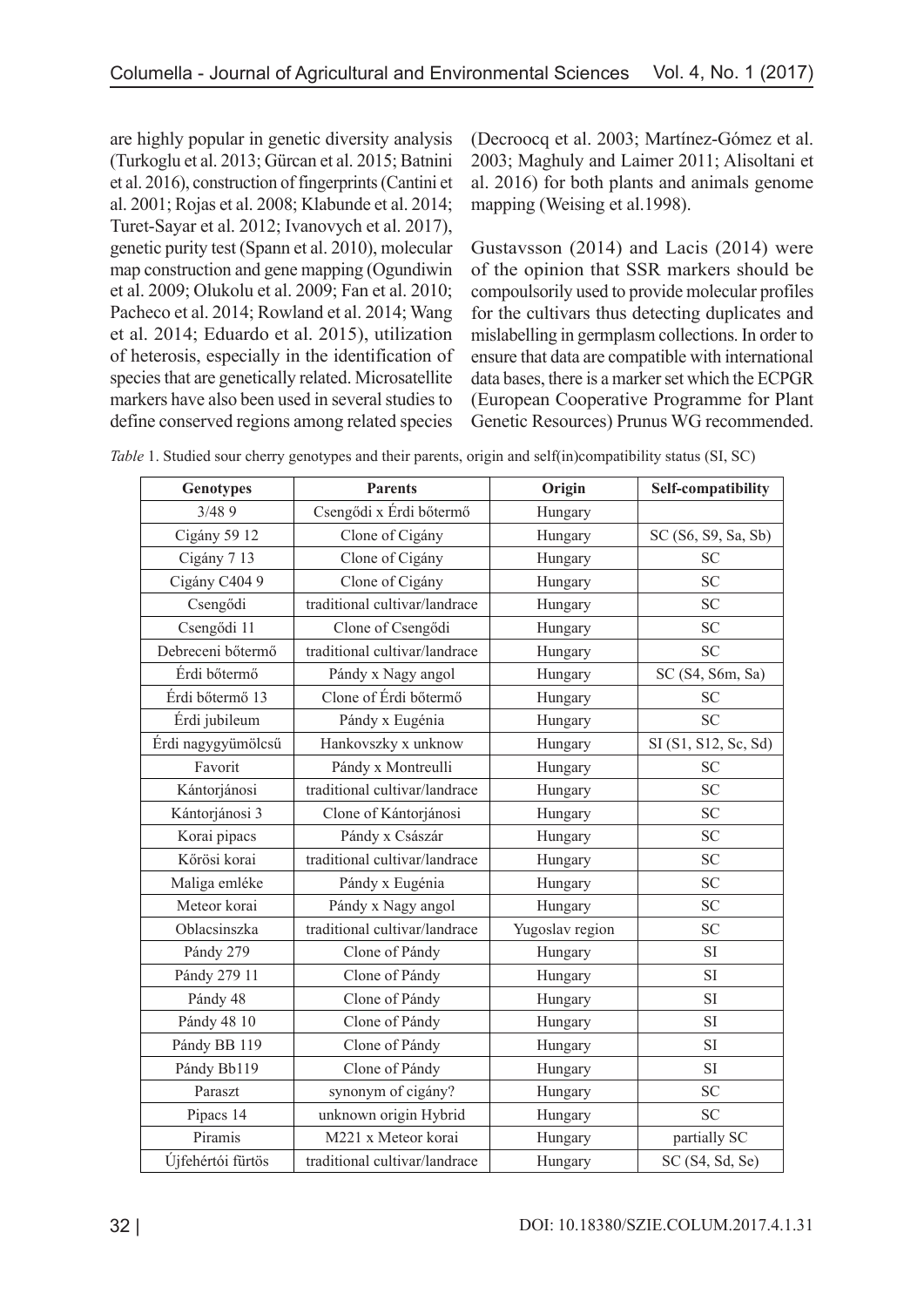|                       | <b>Parents</b>                              | Origin          | Selfcompatible                      |
|-----------------------|---------------------------------------------|-----------------|-------------------------------------|
| Aida                  | Moldvai fekete (Trusenszkaja 40) x H<br>236 | Hungary         | $SI(S_{6}S_{12})$                   |
| Alex                  | Van x John Innes                            | Hungary         | $SC(S_3S_3)$                        |
| Anita                 | Trusenszkaja 2 x H 3                        | Hungary         | $SI(S_{3}S_{6})$                    |
| Bigarreau Burlat      | traditional cultivar/landrace               | France          | $SI(S_3S_9)$                        |
| Botond                | German, H 264                               | Hungary         | $SI(S_3S_4)$                        |
| Canada giant          | unknown                                     | Canada          | SI(S,S <sub>2</sub> )               |
| Carmen                | Yellow Dragan x H 203                       | Hungary         | $SI(S_4S_5)$                        |
| Colney                | unknow, UK Norfolk, John Innes Centre       | United Kingdom  | $SI(S_{5}S_{6})$                    |
| Germersdorfi clone 1  | clone of Germersdorfi                       | Hungary         | $SI(S_3S_{12})$                     |
| Germersdorfi clone 3  | clone of Germersdorfi                       | Hungary         | $SI(S_3S_{12})$                     |
| Germersdorfi clone 45 | clone of Germersdorfi                       | Hungary         | $SI(S_3S_{12})$                     |
| Giorgia               | ISF 123 x Caccianese                        | Germany         | $SI(S_1S_3)$                        |
| Hedelfingeni Óriás    | traditional cultivar/landrace               | Germany/HU      | $SI(S_{3}S_{4})$                    |
| Jaboulay              | traditional cultivar/landrace               | France          | $SI(S_6S_9)$                        |
| Katalin               | Germersdorfi óriás x Podjebrad yellow       | Hungary         | $SI(S_4S_{12})$                     |
| Kavics                | Germersdorfi óriás x Budakalász             | Hungary         | $SI( S_4 S_{12})$                   |
| Krupnoplodnaja        | Napoleon Blanc open pollination             | Ukraine         | $SI(S_{5}S_{9})$                    |
| Linda                 | Hedelfingeni óriás x Germersdorfi óriás 3   | Hungary         | $SI(S_3S_{12})$                     |
| Margit                | Germersdorfi seedling                       | Hungary         | $SI(S_4S_{12})$                     |
| Merchant              | traditional cultivar/landrace               | United Kingdom  | $SI(S_4S_9)$                        |
| Münchenbergi korai    | Flamentier x Márki korai                    | Germany         | $SI(S_3S_4)$                        |
| Octavia               | Schneiders Spate Knorpelkirsche x Rube      | Germany         |                                     |
| Pál                   | Bigarreau Burlat x Stella                   | Hungary         | SC(S <sub>4</sub> ,S <sub>9</sub> ) |
| Péter                 | Bigarreau Burlat x Stella                   | Hungary         | $SC(S_{3}S_{4})$                    |
| Regina                | Schneiders Spate Knorpelkirsche x Rube      | Hungary         | $SI(S_1S_2)$                        |
| Rita                  | Germersdorfi x Szomolyai fekete             | Hungary         | $SI(S_{5}S_{22})$                   |
| Samba                 | 2S-84-10 (=Stella 35A) x Stella 16.A.1      | Canada          | $SI(S_1S_2)$                        |
| Sándor                | Bigarreau Burlat x Stella                   | Hungary         | SC(S <sub>4</sub> ,S <sub>9</sub> ) |
| Solymári gömbölyű     | traditional cultivar/landrace               | Hungary         | $SI(S_3S_4)$                        |
| Stella                | Lambert x St. John Innes 2420               | Canada          | $SC(S_{3}S_{4})$                    |
| Sunburst              | Van x Stella                                | Canada          | $SC(S_{3}S_{4})$                    |
| Sylvia                | Van x Sam                                   | Canada          | $SI(S_1S_4)$                        |
| Szomolyai fekete      | traditional cultivar/landrace               | Hungary         | $SI(S_2S_4)$                        |
| Tünde                 | Yellow Dragan x Bigarreau Burlat            | Hungary         | $SI(S_3S_5)$                        |
| Valeri Cskalov        | Rozovaja species open pollination           | Romania-Ukraine | $SI(S_1S_9)$                        |
| Van                   | Imperatrice Eugenie seedling                | Canada          | $SI(S_1S_2)$                        |
| Vega                  | Bing x Victor                               | Canada          | $SI(S_2S_3)$                        |
| Vera                  | Ljana (Truzenszkaja 6) x Van                | Hungary         | $SI(S_1S_2)$                        |

*Table* 2*.* Studied sweet cherry genotypes, their parents, origin and self(in)compatibility status (SI, SC)

SSRs or microsatellites (Schueler et al. 2003; Höltken and Gregorius 2006) have been developed and successfully applied both in sour and sweet cherries (Downey and Iezzoni 2000; Cantini et al. 2001; Pedersen 2006; SSR markers of *Prunus* origin are polymorphic and transferable within *Prunoideae* (Cipriani et al. 1999; Downey & Iezzoni 2000; Dirlewanger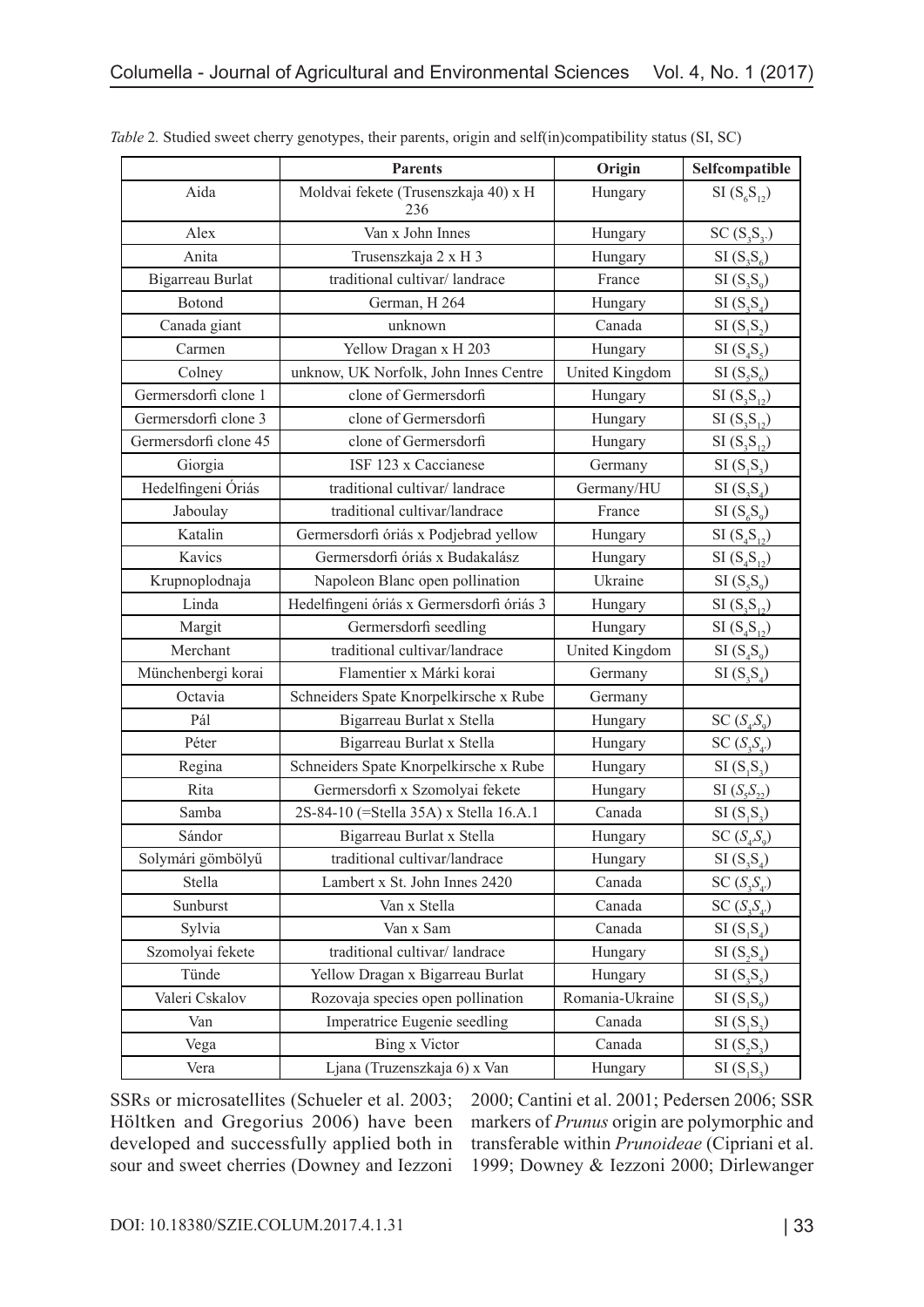et al. 2002; Wunsch & Hormaza 2004; Lacis et al. 2009) thus using these SSR markers it was possible to distinguish the cultivars and accessions studied. Our aim was to determine the SSR fingerprints of sour and sweet cherry genotypes to expand databases set by the Institute of Genetics, Microbiology and Biotechnology.

### **Materials and methods**

### *Plant material*

The study included 29 sour cherry (*Prunus cerasus* L.) and 38 sweet cherry (*Prunus avium* L.) genotypes (landraces, clones, hybrids, open pollinated variety) developed in Hungary and common cultivars of foreign origin. The plant material was collected at the Fruit Research Institute in Érd, Hungary, and National Food Chain Safety Office NÉBIH, Hungary (*Table 1*, *2*).

# *DNA isolation*

Young leaves were collected from a single tree for each genotype, stored at -70°C. Total genomic DNA was extracted using the modified CTAB protocol (Van der Beek et al. 1992). The DNA was dissolved in distilled water to a final volume of 200 µl and its concentration was checked with a Nanodrop spectrophotometer.

### *Amplification conditions*

PCR in a volume of 10  $\mu$ L was done in an iCycler equipment (BioRad). The components of the reaction mixture were: 20 ng of template DNA, 0.6 U of WTB-Taq polymerase (WestTeam Biotech, Pécs), 0.1 mM dNTP mix, 0.75 µM of each forward and reverse primer, and 1.25 mM  $MgCl<sub>2</sub>$  in 1X PCR buffer. For the amplification with the SSR primers we performed touchdown PCR, which consisted of an initiation cycle at 94C for 2 min; 10 cycles of denaturation at 94°C for 30 seconds, primer annealing at 65°C for 30 seconds and extension at 72°C for 1 minute, where the annealing temperature was decreased by 1°C at each cycle. This was followed by 24 cycles of denaturation at 94°C for 30 seconds, annealing at 56°C for 30 seconds and extension at 72°C for 1 minute. The reaction was completed with a post-polymerization extension cycle at 72°C for 5 minutes.

The amplified products were separated on 6% polyacrylamide gel (ReproGel™, GE Healthcare, AP Hungary Ltd) in a vertical system (ALF-Express II., Amersham Biosciences, AP Hungary Ltd, Budapest). Fragments were detected by Cy-5 fluorescent labelling of the forward primer. The precise sizes of the amplified SSR regions were determined by applying DNA molecular weight standards and ALFwin Fragment Analyser 1.0 software. Dendrograms (Average Linkage) Between Groups were constructed based on the SSR data using SPSS 22 statistical program.

### *Markers*

The same 6 SSR primer pairs were used in both sour and sweet cherry (*Table 3*).

| Table 3. Six Prunus microsatelliteprimer pairs used in the marker analyses |  |  |  |  |  |
|----------------------------------------------------------------------------|--|--|--|--|--|
|----------------------------------------------------------------------------|--|--|--|--|--|

| Locuscode           | Primer sequences (5'-3')      | <b>References</b>    |
|---------------------|-------------------------------|----------------------|
| BPPCT 041 F         | CAATAAGGCATTTGGAGGC           | Dirlewanger et al.   |
| BPPCT 041 R         | CAGCCGAACCAAGGAGAC            | (2002)               |
| BPPCT 030 F         | AATTGTACTTGCCAATGCTATGA       | Dirlewanger et al.   |
| BPPCT 030 R         | CTGCCTTCTGCCACACC             | (2002)               |
| BPPCT 002 F         | <b>TCGACAGCTTGATCTTGACC</b>   | Dirlewanger et al.   |
| BPPCT 002 R         | CAATGCCTACGGAGATAATAGAC       | (2002)               |
| <b>UDP 96 005 F</b> | <b>GTAACGCTCGCTACCACAAA</b>   | Cipriani et al.      |
| <b>UDP 96 005 R</b> | <b>CCTGCATATCACCACCCAG</b>    | (1999)               |
| <b>UDP 96 001 F</b> | AGTTTGATTTTCTGATGCATCC        | Cipriani et al.      |
| <b>UDP 96 001 R</b> | <b>TGCCATAAGGACCGGTATGT</b>   | (1999)               |
| <b>UCDCH 17 F</b>   | <b>TGGACTTCACTCATTTCAGAGA</b> |                      |
| <b>UCDCH 17 R</b>   | ACTGCAGAGAATTTCCACAACCA       | Struss et al. (2003) |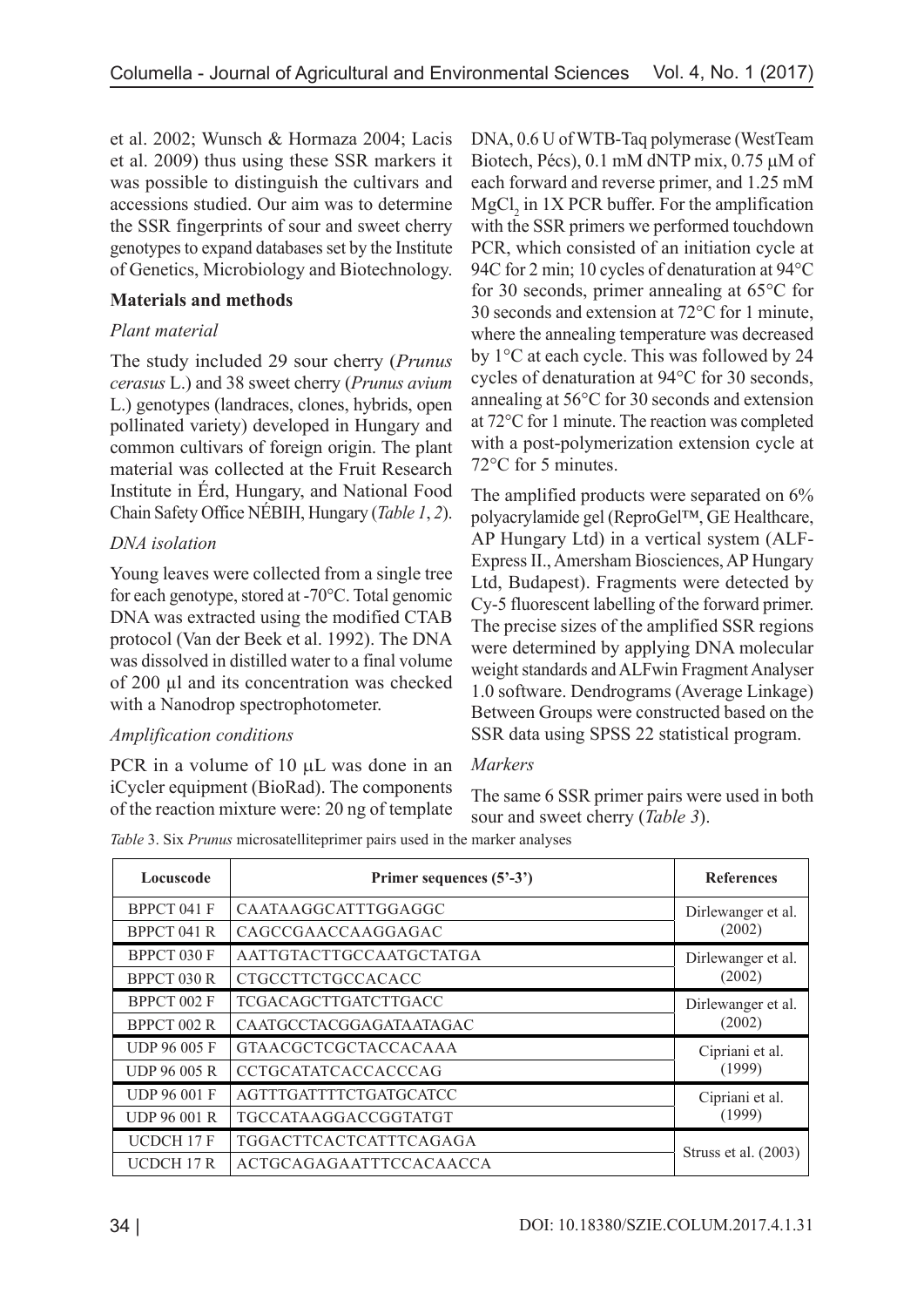#### **Results and Discussion**

The modified CTAB DNA extraction procedure (Van der Beek et al. 1992) resulted in sufficient amount of DNA  $(40-80 \text{ ng/u}$ ). The PCR products tested on agarose gel and the size of the amplified SSR fragments determined with ALFwin Fragment Analyser 1.0 software can be seen in *Figure 1*. The precise sizes of the amplified SSR fragments are shown in *Table 4, 5, 6* and *7*.

2 heterozygous and 1 homozygous alleles, meaning that one of the loci was heterozygous while the other homozygous. In absence of reference data we were not able to decide which allele belongs exactly to the homozygous locus. We could calculate the allelic frequency from the numbers of alleles (*Table 4*). The number of the alleles were 2-5 and the frequency of the alleles were between 2.3%-85.3%. In the case of UDP 96 005 primer there was a rare allele





Figure 1. A: Agarose gel electrophoresis results with six UDP96 001 and UCDCH 17 primers resulted SSR markers on sweet cherry genotypes **M**: GeneRuler 100bp+; **I**: BPPCT 041, **II**: BPPCT 030, **III**: BPPCT 002, **IV**: UDP 96 005, **V**: UDP 96 001, **VI**: UCD-CH 17; **6**: Carmen, **13**: Kavics, **21**: Regina, **35**: Conley

*B*: ALFwin Fragment Analyser 1.0 software results; Samples order (row number, primer, name of the samples) **4**: UDP 96 005 Jaboulay, **5**: UDP 96 001 Hedelfingeni óriás, **6**: UDP 96 001 Katalin, **7**: UDP 96 001 Krupnoplodnaja, **8**: UDP 96 001 Münchenbergi korai, **9**: UDP 96 001 Margit, **10**: UDP 96 001 Sunburst, **11**: UDP 96 001 Van

All of the 6 SSR markers displayed polymorphic pattern. Because of the allopolyploid origin of sour cherry we got 1-3 different alleles, however 4 different alleles were not found, alleles represent

(118 bp) which can be observed only in two cultivars (Maliga emléke, Piramis).

We found only one unique allele formule in the case of BPPCT 002, Maliga emléke has a 183 bp homozygous form. Only four of the 6 SSR primer-pairs generated alleles proved to be suitable to distinguish the studied sweet cherry genotypes. Their frequencies have ranged from 1.32% to 100%. A total of 456 polymorphic alleles were amplified and the number of the alleles per locus ranged from 1 to 4 (*Table 6*).

in 2 different alleles, both in homozygous or heterezygous form. Four alleles were identified in cherry genotypes using UDP96 005 locusspecific primers (*Table 6*). Two alleles were common and two were rare. Cultivars Botond, Regina and Octavia had unique combinations of these alleles and they could be identified by using this marker. In the case of BPPCT 002 primer we got an allele (179 bp) in high fequency, the almost monomorphic pattern was broken only in 2 cultivars, Antia and Hedelfingeni óriás contained a rare allele (183 bp) (*Table 7*).

We observed the same range of alleles like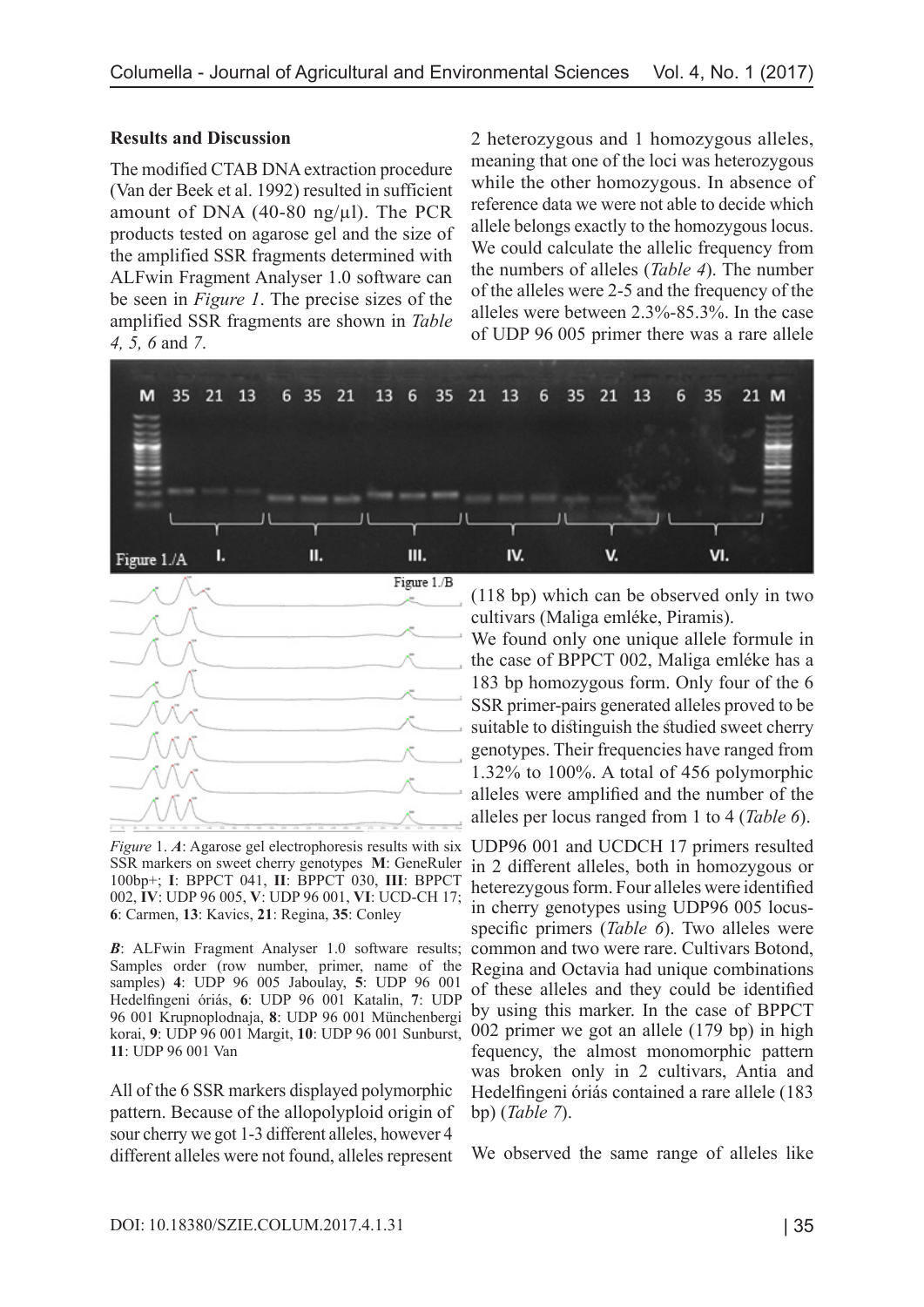| <b>UDP 96 001</b>                |                            | <b>UDP 96 005</b>   |                            | BPPCT002             |                              | <b>BPPCT030</b>      |                              | BPPCT041            |                            | <b>UCDCH17</b>      |                            |
|----------------------------------|----------------------------|---------------------|----------------------------|----------------------|------------------------------|----------------------|------------------------------|---------------------|----------------------------|---------------------|----------------------------|
| Fragment <sup>1</sup><br>size bp | Frequency<br>$\frac{0}{0}$ | Fragment<br>size bp | Frequency<br>$\frac{0}{0}$ | Fragment'<br>size bp | [Frequency]<br>$\frac{0}{0}$ | Fragment'<br>size bp | [Frequency]<br>$\frac{0}{0}$ | Fragment<br>size bp | Frequency<br>$\frac{0}{0}$ | Fragment<br>size bp | Frequency<br>$\frac{0}{0}$ |
| 101                              | 14.3                       | 106                 | 22.4                       | 167                  | 41.8                         | 140                  | 48.3                         | 201                 | 85.3                       | 178                 | 40.8                       |
| 115                              | 59.2                       | 110                 | 22.4                       | 179                  | 23.9                         | 158                  | 33.3                         | 229                 | 14.7                       | 182                 | 14.1                       |
| 125                              | 26.5                       | 118                 | 2.3                        | 183                  | 34.3                         | 162                  | 18.4                         |                     |                            | 188                 | 14.1                       |
|                                  |                            | 120                 | 34.1                       |                      |                              |                      |                              |                     |                            | 198                 | 31                         |
|                                  |                            | 136                 | 18.8                       |                      |                              |                      |                              |                     |                            |                     |                            |

| Table 4. Microsatellite loci, alleles and their frequency in sour cherry genotypes cultivated in Hungary |  |  |  |
|----------------------------------------------------------------------------------------------------------|--|--|--|
|----------------------------------------------------------------------------------------------------------|--|--|--|

|  | Table 5. SSR fingerprint of the 29 sour cherrygenotypes with 6 Prunus primer pairs |  |  |  |  |  |  |
|--|------------------------------------------------------------------------------------|--|--|--|--|--|--|
|  |                                                                                    |  |  |  |  |  |  |
|  |                                                                                    |  |  |  |  |  |  |
|  |                                                                                    |  |  |  |  |  |  |

| N <sub>0</sub>   | <b>VARIETIES</b>   | <b>UDP 96 001</b> | <b>UDP 96 005</b> | BPPCT002    | BPPCT030    | BPPCT041 | UCDCH <sub>17</sub> |
|------------------|--------------------|-------------------|-------------------|-------------|-------------|----------|---------------------|
| 1                | Csengődi           | 115               | 110/120/136       | 167/183     | 140/158     | 201      | 178/198             |
| $\overline{2}$   | Érdi bőtermő       | 101/115/125       | 106/120/136       | 167/183     | 140/162     | 201      | 178/198             |
| 3                | Pándy 279          | 115               | 106/110/120       | 167/179/183 | 140/158     | 201      | 178/182/198         |
| $\overline{4}$   | Pándy 48           | 115               | 106/110/120       | 167/179/183 | 140/158     | 201      | 178/182/198         |
| 5                | Pándy BB 119       | 115               | 106/110/120       | 167/179/183 | 140/158     | 201      | 178/182/198         |
| 6                | Újfehértói fürtös  | 115               | 106/110/120       | 167/179/183 | 140/158     | 201      | 178/182/198         |
| $\boldsymbol{7}$ | Pipacs             | 115               | 106/110/120       | 167/183     | 140/162     | 201      | 178/188             |
| $\,$ 8 $\,$      | Érdi nagygyümölcsű | 115               | 120/136           | 167/183     | 140/162     | 201      | 178/188             |
| 9                | Hybrid 3/48 9      | 115/125           | 106/120/136       | 167/183     | 140/162     | 201      | 178/188/198         |
| 10               | Csengődi 11        | 115               | 110/120/136       | 167/183     | 140/158     | 201      | 178/198             |
| 11               | Maliga emléke      | 115/125           | 106/120/136       | 183         | 140/162     | 201      | 178/198             |
| 12               | Korai pipacs       | 101/115/125       | 106/120/136       | 167/183     | 140/162     | 201      | 182/188             |
| 13               | Érdi jubileum      | 101/115/125       | 120/136           | 167/183     | 140/158/162 | 201      | 182/198             |
| 14               | Meteor korai       | 115               | 106/118/120       | 167/183     | 140/158/162 | 201      | 182/198             |
| 15               | Kántorjáncsi 10    | 115               | 106/110/120       | 167/179/183 | 140/162     | 201      | 178/182/198         |
| 16               | Cigány C404        | 115/125           | 110/120/136       | 167/179     | 140/158     | 201/229  | 178/188             |
| 17               | Cigány 7 13        | 115/125           | 110/120/136       | 167/179     | 140/158     | 201/229  | 178/188             |
| 18               | Debreceni bőtermő  | 101/115           | 106/110/120       | 167/179/183 | 140/158     | 201      | 178/182/198         |
| 19               | Piramis            | 115/125           | 106/118/120       | 167/183     | 140/158     | 201      | 178/188/198         |
| 20               | Kántorjáncsi 3     | 101/115/125       | 106/110/120       | 167/179/183 | 140/158     | 201      | 178/182/198         |
| 21               | Paraszt            | 115/125           | 110/120/136       | 167/179     | 140/158     | 201/229  | 178/188             |
| 22               | Kőrösi korai       | 115               | 110/120/136       | 167/179     | 140/158     | 201      | 178/198             |
| 23               | Cigány 59 12       | 115/125           | 110/120/136       | 167/179     | 140/158     | 201/229  | 178/188             |
| 24               | Pándy Bb119 14     | 115               | 106/110/120       | 167/179/183 | 140/158     | 201      | 178/182/198         |
| 25               | Favorit            | 115               | 106/120/136       | 167/183     | 140/162     | 201      | 178/198             |
| 26               | Pándy 279 12       | 115               | 106/110/120       | 167/179/183 | 140/158     | 201      | 178/182/198         |
| 27               | Pándy 48 13        | 115               | 106/110/120       | 167/179/183 | 140/158     | 201      | 178/182/198         |
| 28               | Oblecsinszka       | 101/115/125       | 110/120/136       | 167/179     | 140/158     | 201/229  | 178/188/198         |
| 29               | Érdi bőtermő 13    | 101/115/125       | 106/120/136       | 167/183     | 140/162     | 201      | 178/198             |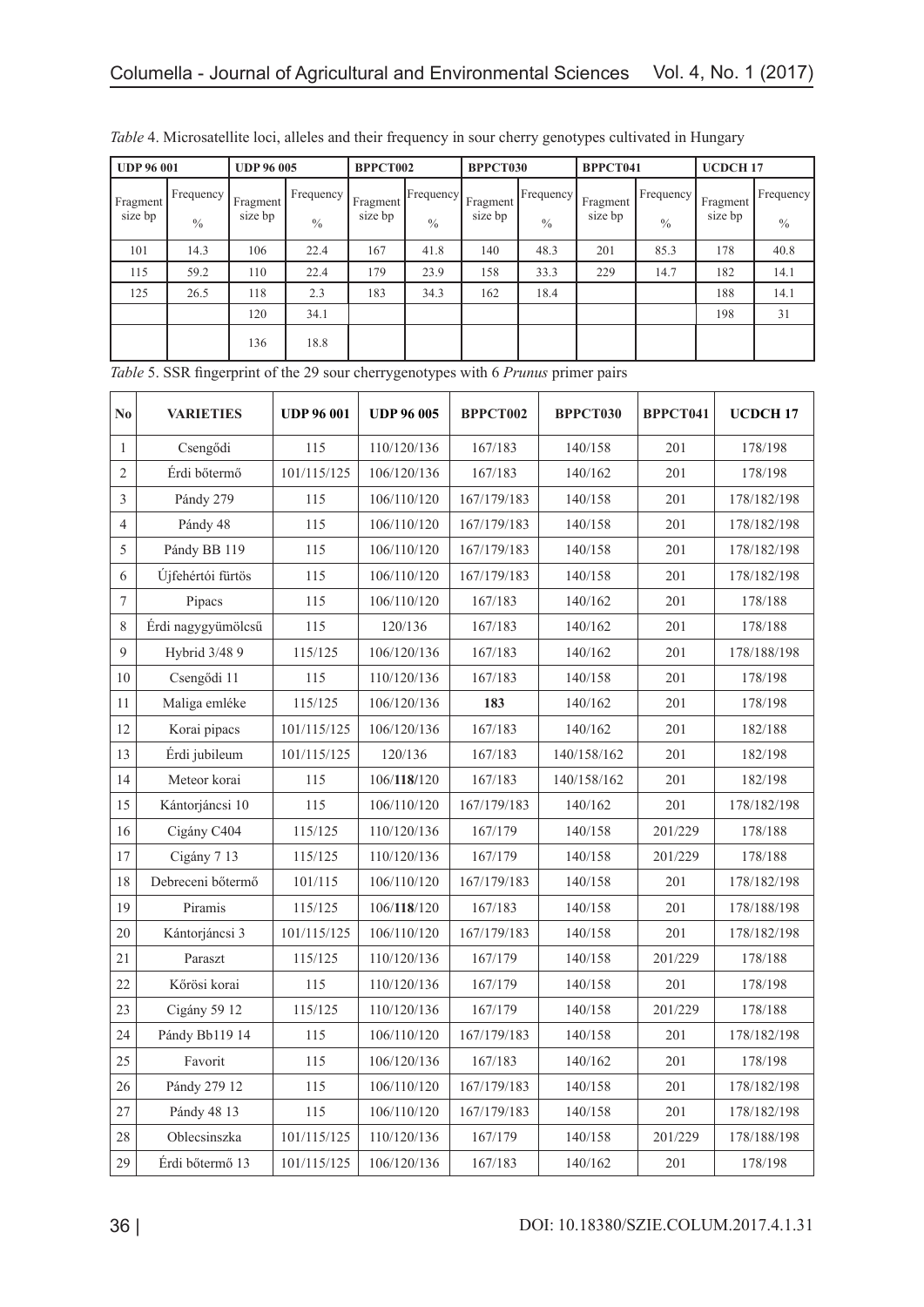| <b>UDP 96 001</b> |               | <b>UDP 96 005</b> |                    | BPPCT002 |               | BPPCT030 |               | BPPCT041 |               | UCDCH <sub>17</sub> |           |
|-------------------|---------------|-------------------|--------------------|----------|---------------|----------|---------------|----------|---------------|---------------------|-----------|
| Fragment          | [Frequency]   | Fragment          | <b>I</b> Frequency | Fragment | Frequency     | Fragment | [Frequency]   | Fragment | Frequency     | Fragment            | Frequency |
| size bp           | $\frac{0}{0}$ | size bp           | $\frac{0}{0}$      | size bp  | $\frac{0}{0}$ | size bp  | $\frac{0}{0}$ | size bp  | $\frac{0}{0}$ | size bp             | $\%$      |
| 110               | 27.6          | 110               | .4                 | 179      | 96.1          | 140      | 100           | 201      | 100           | 188                 | 32.9      |
| 125               | 72.4          | 118               | 3.9                | 183      | 3.9           |          |               |          |               | 198                 | 67.1      |
|                   |               | 120               | 42.1               |          |               |          |               |          |               |                     |           |
|                   |               | 136               | 52.6               |          |               |          |               |          |               |                     |           |

*Table* 6. Microsatellite loci, alleles and their frequency in sweet cherry genotypes cultivated in Hungary

*Table* 7. SSR fingerprint of the 38 sweet cherry genotypes with 6 *Prunus* primer pairs

| N <sub>0</sub>   | <b>VARIETIES</b> | <b>UDP 96 001</b> | <b>UDP 96 005</b> | BPPCT002 | <b>BPPCT030</b> | BPPCT041 | <b>UCDCH17</b> |
|------------------|------------------|-------------------|-------------------|----------|-----------------|----------|----------------|
| $\mathbf{1}$     | Anita            | 125/125           | 120:120           | 179:183  | 140:140         | 201:201  | 198:198        |
| $\overline{c}$   | Aida             | 110/125           | 120:120           | 179:179  | 140:140         | 201:201  | 198:198        |
| 3                | Alex             | 110/125           | 136:136           | 179:179  | 140:140         | 201:201  | 188:188        |
| 4                | Bigarreau Burlat | 110/125           | 120:136           | 179:179  | 140:140         | 201:201  | 188:198        |
| 5                | <b>Botond</b>    | 125/125           | 110/120           | 179:179  | 140:140         | 201:201  | 188:188        |
| 6                | Carmen           | 125/125           | 120:136           | 179:179  | 140:140         | 201:201  | 188:188        |
| $\boldsymbol{7}$ | Germ.3           | 110/125           | 120:136           | 179:179  | 140:140         | 201:201  | 188:198        |
| 8                | Germ. 45         | 110/125           | 120:136           | 179:179  | 140:140         | 201:201  | 188:198        |
| 9                | Hed. Óriás       | 125/125           | 120:136           | 183:183  | 140:140         | 201:201  | 188:188        |
| 10               | Kavics           | 110/125           | 120:136           | 179:179  | 140:140         | 201:201  | 188:188        |
| 11               | Katalin          | 125/125           | 136:136           | 179:179  | 140:140         | 201:201  | 188:188        |
| 12               | Krupnoplodnajaa  | 125/125           | 120:136           | 179:179  | 140:140         | 201:201  | 198:198        |
| 13               | Linda            | 125/125           | 120:136           | 179:179  | 140:140         | 201:201  | 188:198        |
| 14               | Münch. Korai     | 110/125           | 136:136           | 179:179  | 140:140         | 201:201  | 198:198        |
| 15               | Margit           | 110/125           | 120:136           | 179:179  | 140:140         | 201:201  | 188:188        |
| 16               | Pál              | 125/125           | 120:136           | 179:179  | 140:140         | 201:201  | 188:188        |
| 17               | Péter            | 110/125           | 120:136           | 179:179  | 140:140         | 201:201  | 188:188        |
| 18               | Regina           | 110/125           | 118/136           | 179:179  | 140:140         | 201:201  | 188:198        |
| 19               | Rita             | 110/125           | 120:136           | 179:179  | 140:140         | 201:201  | 188:198        |
| 20               | Sándor           | 110/125           | 136:136           | 179:179  | 140:140         | 201:201  | 188:198        |
| 21               | Solymári gömb.   | 125/125           | 120:136           | 179:179  | 140:140         | 201:201  | 188:188        |
| 22               | Stella           | 125/125           | 120:136           | 179:179  | 140:140         | 201:201  | 188:188        |
| 23               | Sunburst         | 110/125           | 120:136           | 179:179  | 140:140         | 201:201  | 188:188        |
| 24               | Szom. Fekete     | 125/125           | 120:136           | 179:179  | 140:140         | 201:201  | 188:188        |
| 25               | Tünde            | 110/125           | 120:136           | 179:179  | 140:140         | 201:201  | 198:198        |
| 26               | Val. Eskavol     | 110/125           | 120:136           | 179:179  | 140:140         | 201:201  | 198:198        |
| 27               | Van              | 110/125           | 120:136           | 179:179  | 140:140         | 201:201  | 188:188        |
| 28               | Vega             | 110/125           | 136:136           | 179:179  | 140:140         | 201:201  | 188:188        |
| 29               | Vera             | 125/125           | 120:136           | 179:179  | 140:140         | 201:201  | 188:198        |
| 30               | Canada giant     | 125/125           | 120:136           | 179:179  | 140:140         | 201:201  | 188:188        |
| 31               | Germ. 1          | 110/125           | 120:136           | 179:179  | 140:140         | 201:201  | 188:198        |
| 32               | Conley           | 125/125           | 136:136           | 179:179  | 140:140         | 201:201  | 188:188        |
| 33               | Sylvia           | 110/125           | 120:136           | 179:179  | 140:140         | 201:201  | 188:188        |
| 34               | Samba            | 125:125           | 120:136           | 179:179  | 140:140         | 201:201  | 188:188        |
| 35               | Octavia          | 125:125           | 118:118           | 179:179  | 140:140         | 201:201  | 198:198        |
| 36               | Merchart         | 125:125           | 120:136           | 179:179  | 140:140         | 201:201  | 198:198        |
| 37               | Jabolay          | 110:125           | 120:136           | 179:179  | 140:140         | 201:201  | 188:188        |
| 38               | Giorgia          | 110:125           | 120:136           | 179:179  | 140:140         | 201:201  | 188:188        |

Note. – numbers in bold are unique allele combinations.

DOI: 10.18380/SZIE.COLUM.2017.4.1.31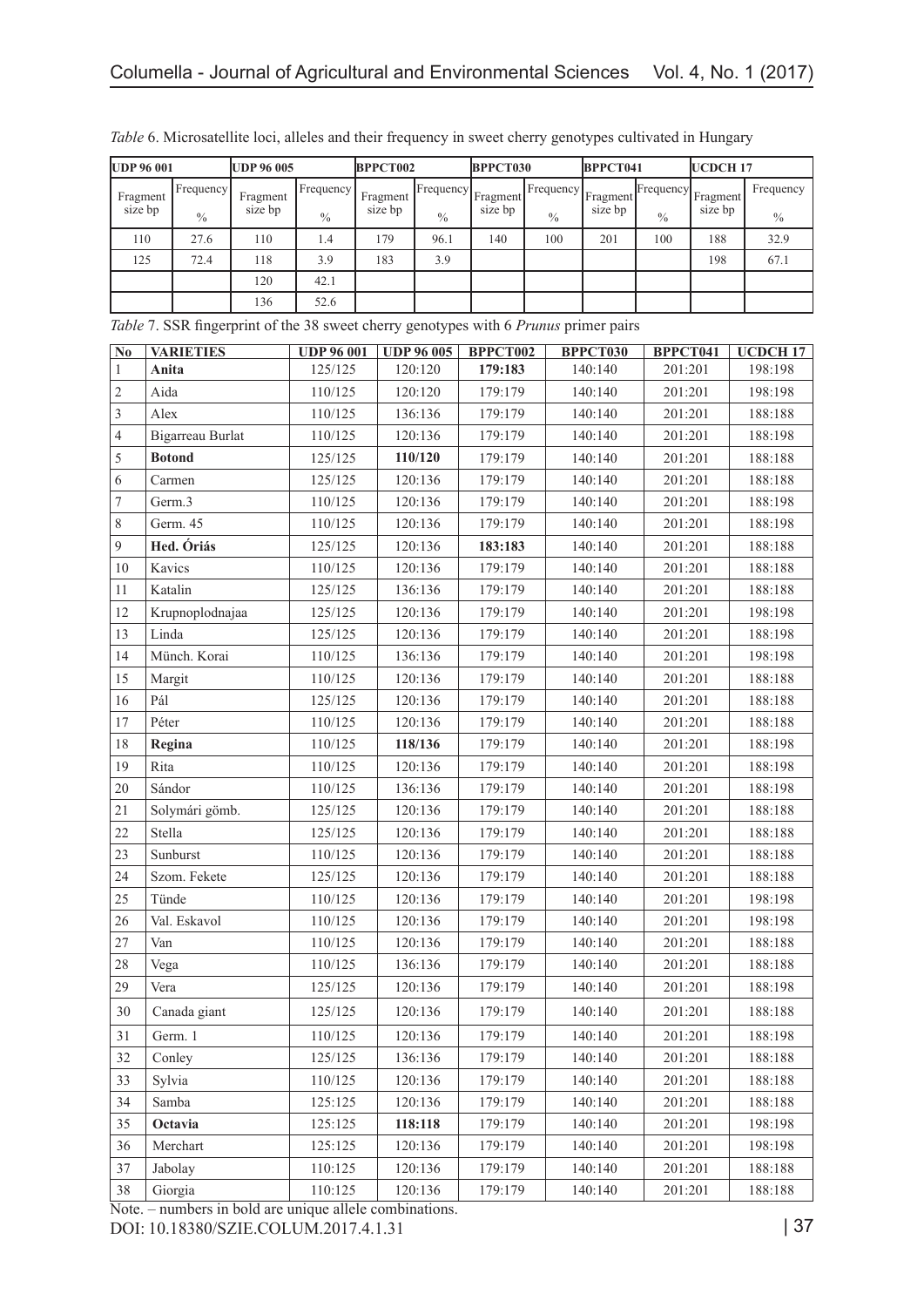| Primer               | Origin          | Reference                    | Allele size range in<br>sour cherry (bp) | Allele size range in<br>sweet cherry (bp)                                                           | Allele size range<br>according to our results | (bp)<br>sour cherry sweet cherry |
|----------------------|-----------------|------------------------------|------------------------------------------|-----------------------------------------------------------------------------------------------------|-----------------------------------------------|----------------------------------|
| <b>UDP</b><br>96 001 | peach           | Cipriani et al.<br>(1999)    | 99-113 (Turkoglu et<br>al. 2010)         | 97-125 (Öz et al. 2013)<br>105-125 (Turkoglu et al.<br>2010)                                        | $101 - 125$                                   | 110-125                          |
| <b>UDP</b><br>96 005 | peach           | Cipriani et al.<br>(1999)    | 115-135 (Turkoglu<br>et al. 2010)        | 109-135 (Öz et al.<br>2013)<br>115-135 (Turkoglu et al.<br>2010)                                    | 106-136                                       | 110-136                          |
| <b>BPPCT</b><br>002  | peach           | Dirlewanger et<br>al. (2002) | 168-182 (Antonius<br>et al. 2011)        | $179 - 185$ (Dirlewanger et<br>al. 2002)                                                            | 167-183                                       | 179-183                          |
| <b>BPPCT</b><br>030  | peach           | Dirlewanger et<br>al. (2002) |                                          | 140(Dirlewanger et al.<br>2002)                                                                     | 140-162                                       | 140                              |
| <b>BPPCT</b><br>041  | peach           | Dirlewanger et<br>al. (2002) |                                          | 201(Dirlewanger et al.<br>2002)                                                                     | 201-229                                       | 201                              |
| UCD-<br>CH17         | sweet<br>cherry | Struss et al.<br>(2003)      | 178-202 (Turkoglu<br>et al. 2010)        | 186-190 (Struss et al.<br>2003)<br>186-214 (Öz et al.<br>2013)<br>180-202 (Turkoglu et al.<br>2010) | 178-198                                       | 188-198                          |

*Table* 8. The origin, and the observed allele sizes of the 6 SSR primers

in the litereture (*Table 8*), we found only 1-2 bp differences, but it is general because of the different gelelectrophoresis methods (acrylamid or capillary). Dendrograms constructed based on the SSR data of 29 sour cherry and 38 sweet cherry cultivars are shown in *Figure 2* and *3*.



*Figure* 2. The SSR results of the analyzed 29 sour cherry genotypes



*Figure* 3. The SSR results of the analysed 38 sweet cherry genotypes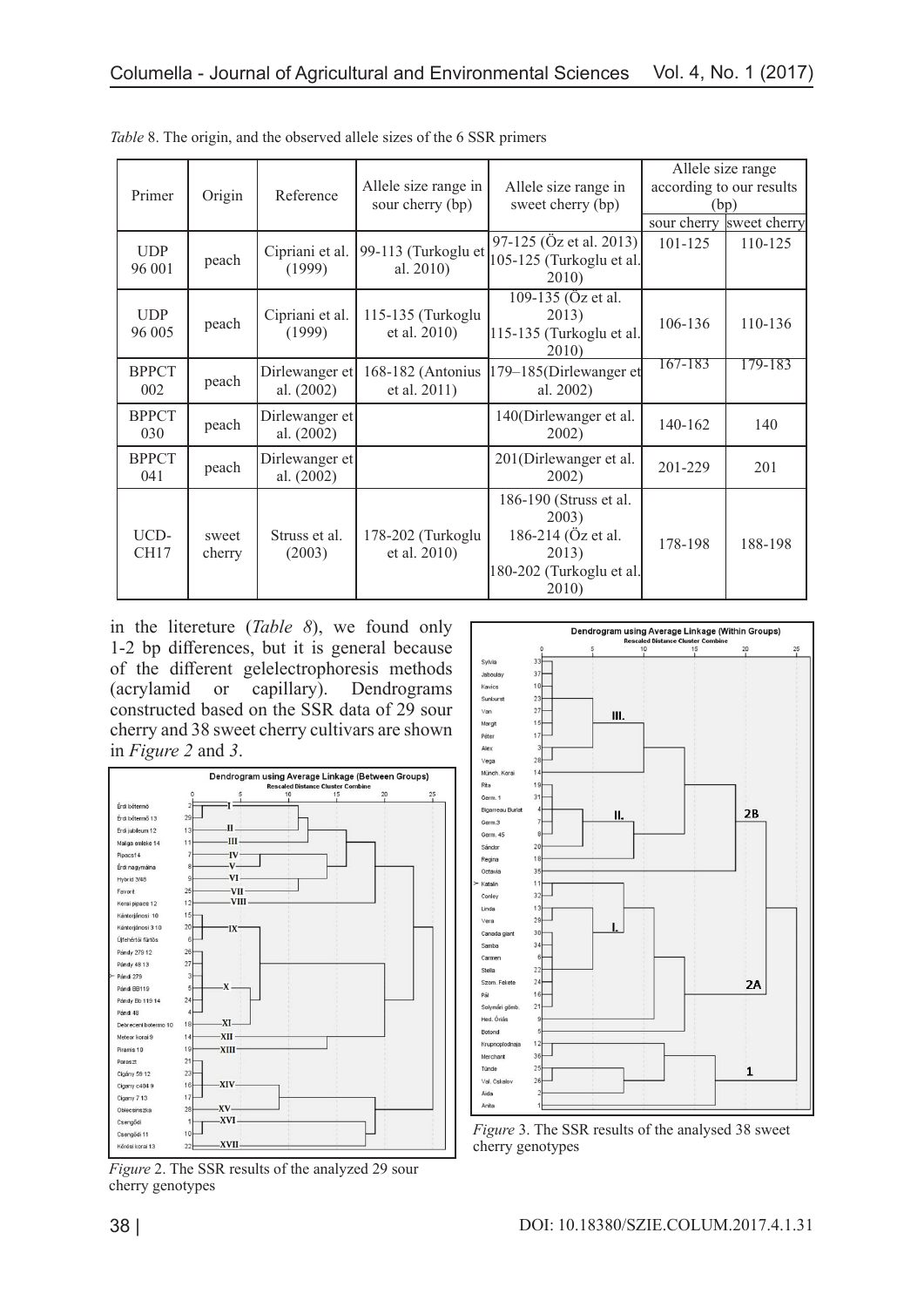| <b>Primers</b>    | Van     | <b>Sunburst</b> | <b>Stella</b> |
|-------------------|---------|-----------------|---------------|
| BPPCT 041         | 201     | 201             | 201           |
| BPPCT 030         | 140     | 140             | 140           |
| BPPCT 002         | 179     | 179             | 179           |
| <b>UDP 96 005</b> | 120:136 | 120:136         | 120:136       |
| <b>UDP 96 001</b> | 110:125 | 110:125         | 125           |
| UCDCH 17          | 188     | 188             | 188           |

*Table* 9. Parent-progeny relationship of Van, Stella and Sunburst

### *The SSR results of sour cherry*

The dendrogram (*Figure 2*) displays two major groups. The first large group includes I-XIII clusters and the second small group contains the XIV-XVII clusters with the Cigány clones, the cultivars Csengődi, Paraszt, Oblecsinszka and Kőrösi korai. The Oblecsinszka of Serbian

origin is close to Cigány. The larger group consists of two small ones: the first contains the I-VIII clusters while the other the IX-XIII clusters. The Érdi varieties (Érdi bőtermő, Érdi jubileum, Érdi nagymálna), the Pipacs, Korai pipacs, Maliga emléke, Hybrid 3/48 and Favorit are in the first group. These cultivars have the same parent or grandparent which was the Pándy. Clones of Pándy, Debreceni bőtermő, Piramis, Meteor korai the Kántorjánosi and the Újfehértói fürtös are in the second group. These cultivars originate from natural and landscape selection. The Kántorjánosi clones and the Újfehértói fürtös could not be differentiated. These two cultivars were selected by the staff of Research and Extension Centre for Fruit Growing Ltd.

Based on the dendrogram it can be seen that the 6 SSR primers could discriminate the

*Table* 10. Parent-progeny relationship of Pándy (P1) and its offsprings Érdi jubileum, Érdi bőtermő, Maliga emléke, Korai pipacs, Favorit

|                  | Cultivars/    |                |                | <b>Cultivars</b> |                |
|------------------|---------------|----------------|----------------|------------------|----------------|
| <b>Primers</b>   | <b>Clones</b> | P <sub>1</sub> | <b>Primers</b> | /Clones          | P <sub>1</sub> |
| <b>Primers</b>   | Érdi jubileum | Pándy          | <b>Primers</b> | Korai pipacs     | Pándy          |
| BPPTC002         | 167:183       | 167:179:183    | BPPTC002       | 167:183          | 167:179:183    |
| BPPCT030         | 140:158:162   | 140:158        | BPPCT030       | 140:162          | 140:158        |
| BPPCT041         | 201           | 201            | BPPCT041       | 201              | 201            |
| <b>UDP96-001</b> | 101:115:125   | 115            | UDP96-001      | 101:115:125      | 115            |
| UDP96-005        | 120:136       | 106:110:120    | UDP96-005      | 106:122:136      | 106:110:120    |
| UDC-CH017        | 182:198       | 178:182:198    | UDC-CH017      | 182:188          | 178:182:198    |
| <b>Primers</b>   | Érdi bőtermő  | Pándy          | <b>Primers</b> | Favorit          | Pándy          |
| BPPTC002         | 167/183       | 167/179/183    | BPPTC002       | 167183           | 167/179/183    |
| BPPCT030         | 140/162       | 140/158        | BPPCT030       | 140/162          | 140/158        |
| BPPCT041         | 201           | 201            | BPPCT041       | 201              | 201            |
| <b>UDP96-001</b> | 101115/125    | 115            | UDP96-001      | 115              | 115            |
| UDP96-005        | 106/122/136   | 106/110/120    | UDP96-005      | 106/122/136      | 106/110/120    |
| UDC-CH017        | 178/198       | 178/182/198    | UDC-CH017      | 178/198          | 178/182/198    |
| <b>Primers</b>   | Maliga emléke | Pándy          |                |                  |                |
| BPPTC002         | 183           | 167:179/183    |                |                  |                |
| BPPCT030         | 140/162       | 140/158        |                |                  |                |
| BPPCT041         | 201           | 201            |                |                  |                |
| <b>UDP96-001</b> | 115/125       | 115            |                |                  |                |
| UDP96-005        | 106/122/136   | 106/110/120    |                |                  |                |
| UDC-CH017        | 178/198       | 178/182/198    |                |                  |                |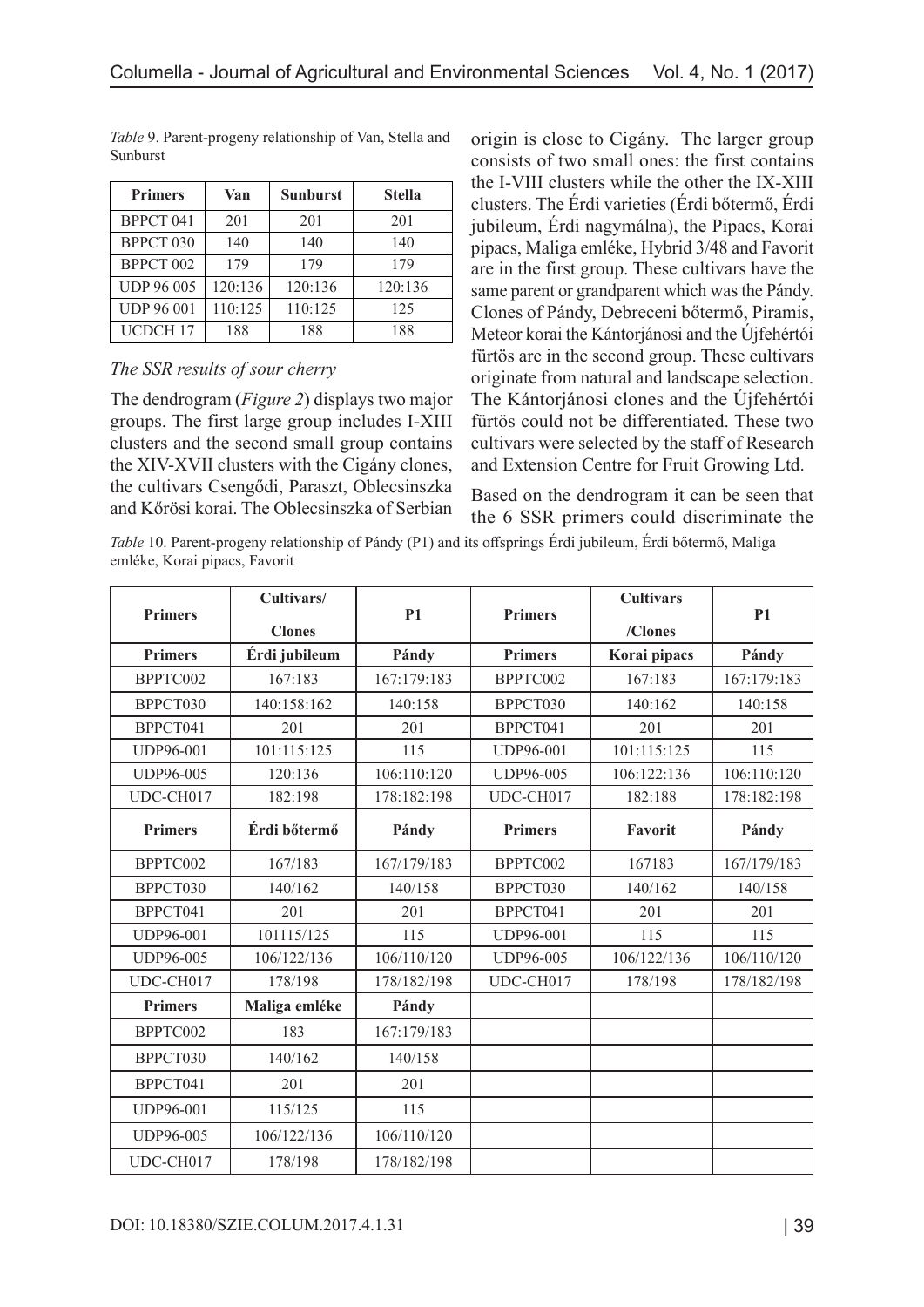cultivars except Kántorjánosi and Újfehértói fürtös. The clones gave the same microsatellite fingerprints. Because of the tetraploidy of the sour cherry we have to use more SSR primers to distinguish all cultivars as this has been confirmed by the participants of FA 1004 COST action. The Cigány clones and the Paraszt were indistinguishable at the chosen 6 SSR loci. According to several references these two cultivars might be synonyms. To answer this question either more polymorphic SSRs (about 32) are necessary for a better resolution of the relationships or e.g. SNP markers should be applied since according to Fernandez et al. (2009) SNPs are more efficient tools for cultivar fingerprinting and identification than SSRs.

### *The SSR results of sweet cherry*

On the dendrogram (*Figure 3*) 3 main groups could be observed. The group (1) consists of Krupnoplodnaja, Merchant, Tünde, Valerij Cskalov, Aida and Anita. Tünde, Aida and Anita are Hungarian cultivars, Sándor Brózik and János Apostol were their breeders. One of the parents of Aida and Anita is a Trusenszkaja clone which was brought about in the former Soviet Union. Valerij Cskalov derives from open pollination of Rozojna and it was made in the former Soviet Union, too. Krupnoplodnaja originates from open pollination of Napoleon Blanc in Ukraine. This group (1) could be classified into the Slavic ancestor group except Merchant (which originates from the United Kingdom) and Tünde (Hungarian cultivar).

The remaining two groups (2A, 2B) contain mostly the Van (III), Germersdorfi (II) and Stella offsprings. with a few exceptions. There are cultivars (Münchenberg korai, Regina, Octavia, Hedelfingeni óriás, Botond) forming separate individual groups outside the main group.

Though Sándor, Pál as well as Péter have the same parents, only Sándor and Péter are in the same group (II) together with one of their parents (Bigarraue Burlat). Pál got in an other group (I) with the other parent, Stella.

As it can be seen on the dendrogram there are varieties which could not be distinguished from each other (Katalin-Conley, Valerij Cskalov-Tünde, Péter-Margit-Van-Kavics-Sunburt-Sylvia-Jaboulay, Alex-Vega, Canada giant-Samba-Carmen-Stella-Szomolyai fekete-Pál-Solymári gömbölyű). We need to include more polymorphic SSR loci in order to be able to discriminate them.

## *Parent-progeny relationship*

Due to their Mendelian codominant inheritance, microsatellites can be used for pedigree identification of cultivars. The parent-progeny relationships may be clearly identified even if the actual or assumed crossing partners are heterozygous in the given microsatellite locus, because the progeny will receive one allele from one parent and the other allele from the other one.

*Table* 11. Parent-progeny relationship Hedelfingeni óriás, Germersdorfi óriás 3 and Linda

| <b>Primers</b>    | Hedelfingeni<br>óriás | Linda   | Germersdorfil<br>óriás |
|-------------------|-----------------------|---------|------------------------|
| <b>UDP 96 005</b> | 120/136               | 120/136 | 120136                 |
| <b>UDP 96 001</b> | 125                   | 125     | 110:125                |
| UCDCH 17          | 188                   | 188/198 | 188/198                |

*Table* 12. Parent-progeny relationship of Van, Stella and Sunburst

| <b>Primers</b>    | Van     | <b>Sunburst</b> | <b>Stella</b> |
|-------------------|---------|-----------------|---------------|
| <b>UDP 96 005</b> | 120/136 | 120/136         | 120/136       |
| <b>UDP 96 001</b> | 110/125 | 110/125         | 125           |
| UCDCH 17          | 188     | 188             | 188           |

*Table* 13. Parent-progeny relationship of Bigarreau Burlatand Stella and their offsprings: Péter; Sándor, Pál

| <b>Primers</b>      | <b>Bigarreau Burlat</b> | Péter   | <b>Stella</b> |
|---------------------|-------------------------|---------|---------------|
| <b>UDP 96 005</b>   | 120/136                 | 120/136 | 120/136       |
| <b>UDP 96 001</b>   | 110/125                 | 110/125 | 125           |
| UCDCH <sub>17</sub> | 188/198                 | 188     | 188           |
| <b>Primers</b>      | <b>Bigarreau Burlat</b> | Sándor  | <b>Stella</b> |
| <b>UDP 96 005</b>   | 120/136                 | 136     | 120/136       |
| <b>UDP 96 001</b>   | 110/125                 | 110/125 | 125           |
| <b>UCDCH17</b>      | 188/198                 | 188/198 | 188           |
| <b>Primers</b>      | <b>Bigarreau Burlat</b> | Pál     | <b>Stella</b> |
| <b>UDP 96 005</b>   | 120/136                 | 120/136 | 120/136       |
| <b>UDP 96 001</b>   | 110/125                 | 125     | 125           |
| <b>UCDCH17</b>      | 188/198                 | 188     | 188           |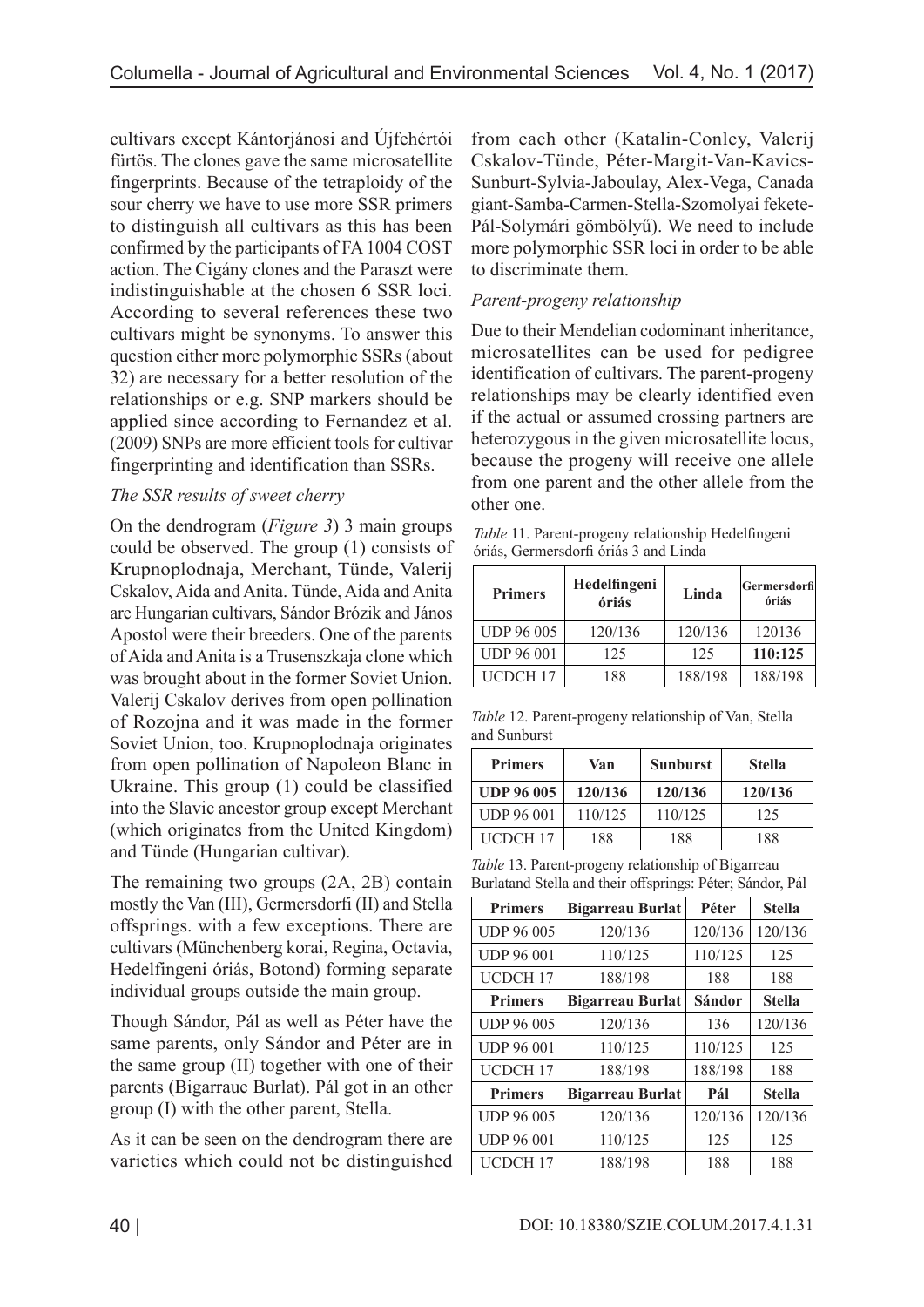| <b>Primers</b>    | P1            | <b>Offspring</b> |
|-------------------|---------------|------------------|
|                   | <b>Stella</b> | Samba            |
| <b>UDP 96 005</b> | 120/136       | 120/136          |
| <b>UDP 96 001</b> | 125           | 125              |
| <b>UCDCH 17</b>   | 188           | 188              |

*Table* 14. Parent-progeny relationship of Stella and its offspring, Samba

*Table* 15. Parent-progeny relationship of Bigarreau Burlat and its offspring, Tünde

|                   | P <sub>1</sub>                    | Offspring    |
|-------------------|-----------------------------------|--------------|
| <b>Primers</b>    | <b>Bigarreau</b><br><b>Burlat</b> | <b>Tünde</b> |
| <b>UDP 96 005</b> | 120/136                           | 120/136      |
| <b>UDP 96 001</b> | 110/125                           | 110/125      |
| <b>UCDCH17</b>    | 188/198                           | 198          |

*Table* 16. Relationship between Yellow Dragan's offsprings (Tünde; Carmen)

| <b>Primers</b>    | Tünde   | Carmen  |
|-------------------|---------|---------|
| <b>UDP 96 005</b> | 120/136 | 120/136 |
| <b>UDP 96 001</b> | 110/125 | 125     |
| <b>UCDCH 17</b>   | 198     | 188     |

The following tables (*Table 9-15, 17, 18*) present the parent-progeny results of the sour and sweet cherry cultivars. In some cases we could examine only one of the putative parents (*Table 16 and 19*).

The SSR data obtained at 6 loci do not contradict the putative parentage of the following cultivars: Linda, Sunburst, Péter, Sándor, Pál, Samba, Tünde, Carmen, Germersdorfi clones (3 clones), Margit, Rita, Alex, Vera, Sylvia, Regina, Octavia (*Table 11-19*). However, exact determination would require to add more  $(\sim 30)$  microsatellite loci to the analysis.

### **Conclusion**

Five (UDP 96 001, UDP 96 005, BPPCT 002, BPPCT030, BPPCT041) of the 6 SSR primers were developed for peach. They could be applied in sour and sweet cherry genotyping together with the sweet cherry-specific UCD-CH 17. While the sour cherry varietes could be distinguished (expect Kántorjánosi and Újfehértói fürtös), several sweet cherry varietes

*Table* 17. Analysis of Germersdorfi offsprings' SSR fingerprints clones and seedlings (Margit), Germersdorfi x Szomolyai fekete

| <b>Primers</b>      | Germersdorfi clone 3 | Germersdorfi clone 1 | Germersdorfi clone 45 | <b>Margit</b> |
|---------------------|----------------------|----------------------|-----------------------|---------------|
| <b>UDP 96 005</b>   | 120:136              | 120:136              | 120:136               | 120:136       |
| <b>UDP 96 001</b>   | 110:125              | 110:125              | 110:125               | 110:125       |
| UCDCH <sub>17</sub> | 188:198              | 188:198              | 188:198               | 188           |
| <b>Primers</b>      | <b>P1</b>            | <b>Offspring</b>     | <b>P2</b>             |               |
|                     | Szomolyai fekete     | <b>Rita</b>          | Germersdorfi clone 1  |               |
| <b>UDP 96 005</b>   | 120:136              | 120:136              | 120:136               |               |
| <b>UDP 96 001</b>   | 125                  | 110:125              | 110:125               |               |
| UCDCH <sub>17</sub> | 188:198              | 188:198              | 188:198               |               |

|  |  | Table 18. Parent-progeny relationship of Van and its offsprings |  |
|--|--|-----------------------------------------------------------------|--|
|--|--|-----------------------------------------------------------------|--|

| <b>Primers</b>    | P1      | <b>Offspring</b> | <b>Offspring</b> | Offspring     |
|-------------------|---------|------------------|------------------|---------------|
|                   | Van     | Alex             | Vera             | <b>Sylvia</b> |
| <b>UDP 96 005</b> | 120/136 | 136              | 120/136          | 120/136       |
| <b>UDP 96 001</b> | 110/125 | 110/125          | 125              | 110/125       |
| UCDCH 17          | 188     | 188              | 188:198          | 188           |

*Table* 19. Schneiders Spate Knorpelkirsche and Rube offsprings' realationship

| <b>Primers</b>    | Offspring | Offspring |
|-------------------|-----------|-----------|
|                   | Regina    | Octavia   |
| <b>UDP 96 005</b> | 118/136   | 118       |
| <b>UDP 96 001</b> | 110/125   | 110/125   |
| UCDCH 17          | 188/198   | 198       |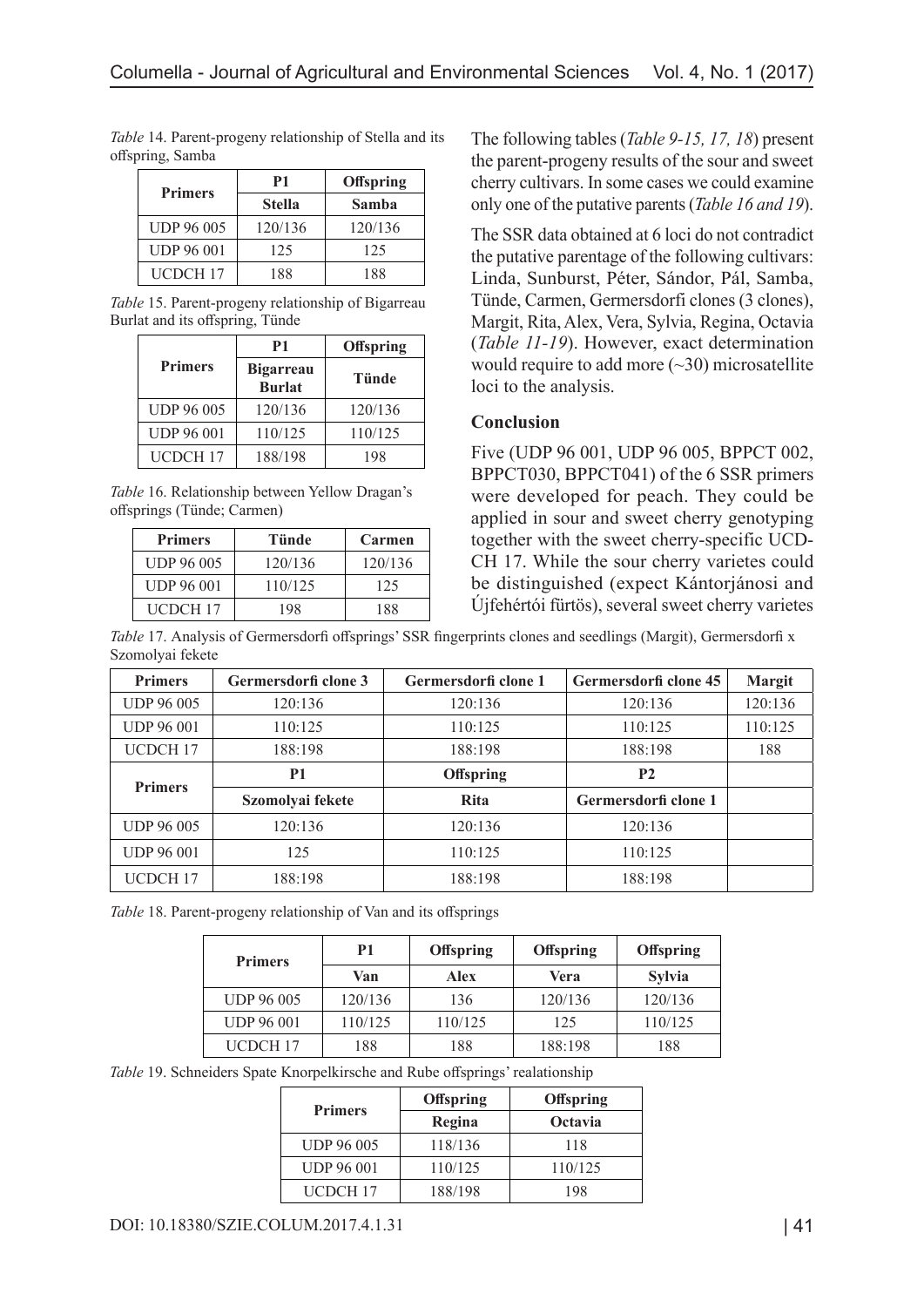had the same SSR patterns. BPPCT primers described by Dirlewangeret al. (2002) did not give appropriate polymorphisms in sweet cherry despite these primers were more discriminative in sour cherry.There are two BPPCT primers which produced monomorphic pattern in the case of sweet cherry, while these primers amplified 2-4 different alleles in sour cherry. The UDP primers presented satisfactory level of polymorphism

both in sweet and sour cherry. According to our results more UDP primers with known map position are advisable to use for discriminating the non-distinguishable varieties.

#### **Acknowledgements**

This study was supported by the Grants of Research Centre of Excellence 1476-4/2016/ FEKUT/SZIU.

#### **References**

- Agarwal, M., Neeta, S., (2008): Advances in molecular marker techniques and their applications in plant sciences. Plant Cell Reports. **27**: 617–631. **DOI**: 10.1007/s00299-008-0507-z
- Ahmad, R.; Potter, D.; Southwick, S. M. (2015): Identication and characterization of plum and pluot cultivars by microsatellite markers. The Journal of Horticultural Science and Biotechnology. **79**: 1. 164-169. **DOI**:10.1080 /14620316.2004.11511743
- Alisoltani, A., Ebrahimi, S., Azarian, S., Hematyar, M., Shiran, B., Jahanbazi, H., Fallahi, H., Mousavi-Fard, S., Rafiei, F. (2016): Parallel consideration of SSRs and differentially expressed genes under abiotic stress for targeted development of functional markers in almond and related *Prunus* species. Scientia Horticulturae. **198**: 462-472. **DOI**: 10.1016/j.scienta.2015.10.020
- Antonius, K., Aaltonen, M., Uosukainen, M., Hurme, T. (2011): Genotypic and phenotypic diversity in Finnish cultivated sour cherry (*Prunus cerasus* L.). Genetic Resources and Crop Evolution. **59:** 3. 375-388. **DOI**: 10.1007/ s10722-011-9688-3
- Apostol, J. (2000): Breeding resistant sour cherry varieties in Hungary. Hungarian Agricultural Research Hungary.
- Batnini, M. A., Krichen, L., Bourguiba, H., Trifi-Farah, N., Ruiz, D., Martínez-Gómez, P., Rubio, M. (2016): Comparative analysis of traditional and modern apricot breeding programs: A case of study with Spanish and Tunisian apricot breeding germplasm. Spanish Journal of Agricultural Research. **14:** 3. e0706. **DOI**: 10.5424/ sjar/2016143-8638
- Beaver, J.A, Iezzoni,A.F., Ramn, C. (1995): Isozyme diversity in sour, sweet and ground cherry. Theoretical and Applied Genetics. **90**: 847-852. **DOI**: 10.1007/BF00222021
- Cantini, C., Iezzoni,A. F., Lamboy,W. F., Boritzki,M.,Struss,D. (2001): DNA fingerprinting of tetraploid cherry germplasm using simple sequence repeats. Journal of the American Society for Horticultural Science **126**: 2. 205-209.
- Cipriani, G., Lot, G., Huand, W.-G., Marrazzo, M. T., Peterlunger, E., Testolin, R. (1999): AC/GT and AG/CT microsatellite repeats in peach (*Prunus persica* (L) Batsch): isolation, characterization and cross-species amplification in *Prunus*. Theoretical and Applied Genetics. **99**: 65-72. **DOI**: 10.1007/s001220051209
- Decroocq, V., Fave, M. G, Hagen, L., Bordenave, L., Decroocq, S. (2003): Development and transferability of apricot and grape EST microsatellite markers across taxa. Theoretical and Applied Genetics. **106:** 5. 912-922. **DOI**: 10.1007/s00122-002-1158-z
- Dirlewanger, E., Cosson, P., Tavaud, M., Aranzana, M.J., Poizat, C., Zanetto, A., Arus, P., Laigret, F.(2002): Development of microsatellite markers in peach (*Prunus persica* (L.) Batsch) and their use in genetic diversity analysis in peach and sweet cherry. Theoretical and Applied Genetics. 105: 127–138. DOI: 10.1007/s00122-002-0867-7
- Downey, S. L.,Iezzoni, A. F. (2000): Polymorphic DNA markers in black cherry (*Prunus serotina*) are identified using sequences from sweet cherry, peach, and sour cherry. Journal of the American Society for Horticultural Science. 125: 1. 76-80.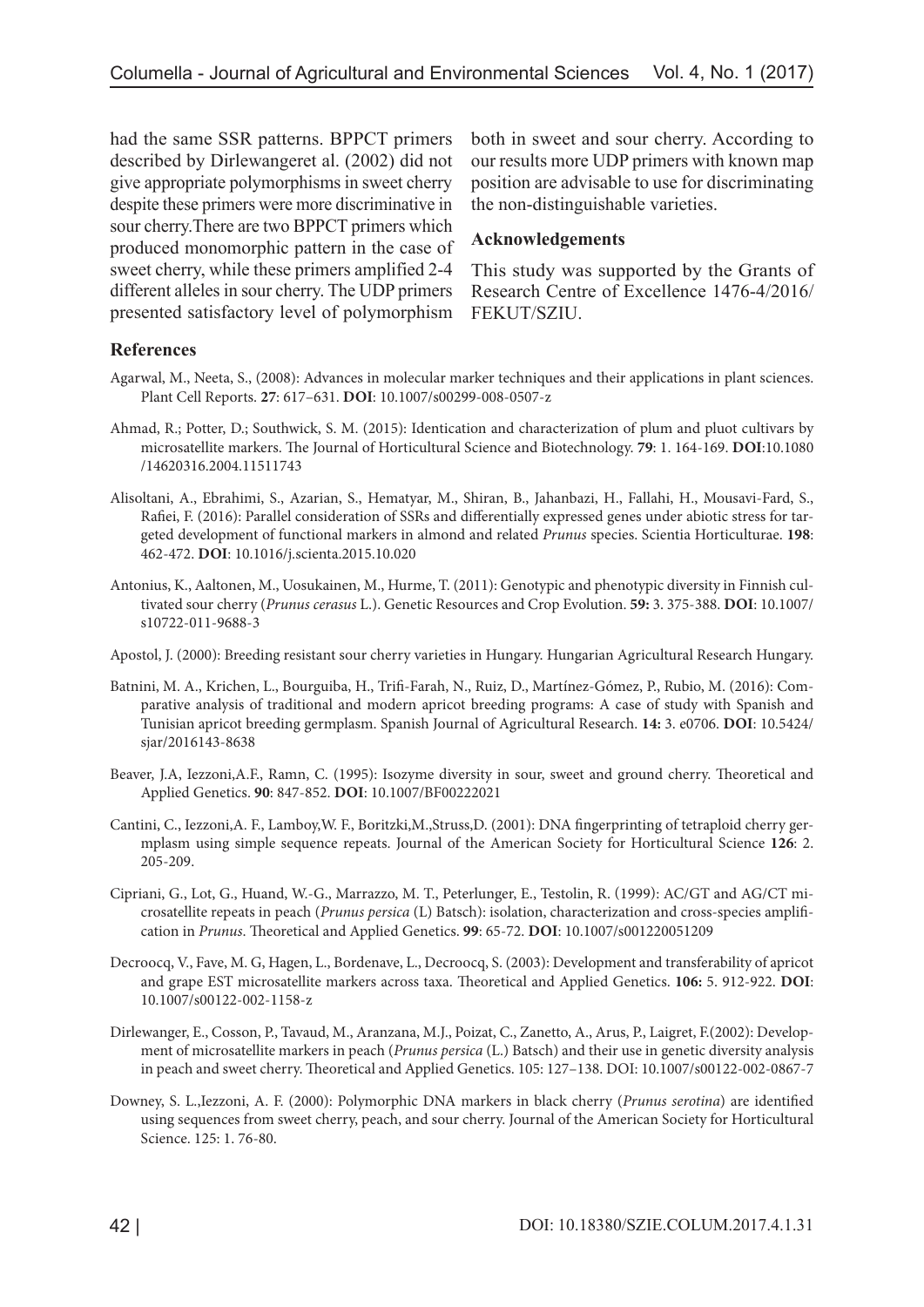- Eduardo, I., Picañol, R., Rojas, E., Batlle, I., Howad, W., Aranzana, M. J., Arús, P. (2015): Mapping of a major gene for the slow ripening character in peach: co-location with the maturity date gene and development of a candidate gene-based diagnostic marker for its selection. Euphytica. 205: 2. 627-636. DOI: 10.1007/s10681-015-1445-9
- Ellegren, H (2004): Microsatellites: simple sequences with complex evolution. Nature Reviews Genetics. 5: 435-445. DOI:10.1038/nrg1348
- Fan, S., Bielenberg, D. G,. Zhebentyayeva, T. N, Reighard, G. L.,. Okie, W. R, Holland, D., Abbott, A. G. (2010): Mapping quantitative trait loci associated with chilling requirement, heat requirement and bloom date in peach (*Prunus persica*). New Phytol. 185: 4. 917-930 DOI: 10.1111/j.1469-8137.2009.03119.x
- Goodfellow, P. N. (1992): Variation is now the theme. Nature.359: 777-778.
- Gustavsson (2014): Cost action FA1104 on sustainable production of high-quality cherries for Europe market: The WG 1 meeting on the use of molecular markers for diversity studies: 03-05 March 2014, Budapest.
- Gürcan, K., Öcal, N., Yılmaz, K. U., Ullah, S., Erdoğan, A., Zengin, Y. (2015): Evaluation of Turkish apricot germplasm using SSR markers: Genetic diversity assessment and search for Plum pox virus resistance alleles. Scientia Horticulturae. 193: 155-164. DOI: 10.1016/j.scienta.2015.07.012
- Haussmann, B. I., Hess, D. E., Omanya, G. O., Folkertsma, R. T., Reddy, B. V., Kayentao, M, Welz, H. G., Geiger, H. H. (2004): Genomic regions influencing resistance to the parasitic weed *Striga hermonthica*in two recombinant inbred populations of sorghum. Theoretical and Applied Genetics. 9: 1005–1016. DOI: 10.1007/s00122- 004-1706-9
- Höltken, A. M., Gregorius,H.-R. (2006): Detecting local establishment strategies of wild cherry (*Prunus avium* L.). BMC Ecology. 6: 1. 13. DOI: 10.1186/1472-6785-6-13
- http 1 (inspection: 2017.03.18.) [online] : [http://www.resinfru.hu/media/uploads/cseresznye/cseresznye\\_fajtalei](http://www.resinfru.hu/media/uploads/cseresznye/cseresznye_fajtaleirasok.pdf)[rasok.pdf](http://www.resinfru.hu/media/uploads/cseresznye/cseresznye_fajtaleirasok.pdf)
- Ivanovych, Y. I., Udovychenko, K., Bublyk, M., Volkov, R. (2017): ISSR-PCR fingerprinting of Ukrainian sweet cherry (*Prunus avium* L.) cultivars. Cytology and Genetics. 51: 1. 40-47. DOI: 10.3103/S0095452717010066
- Joshi, N. K., Biddinger, D., Rajotte, E. G. (2011): A survey of apple pollination practices, knowledge and attitudes of fruit growers in Pennsylvania, in 10th International Pollination Symposium (Puebla, Mexico).
- Kállay, E., Apostol, J., Vermes-Thuranszky, E. (1999): Anniversary conference of the Hungarian sweet cherry breeding. Budapest, Hungary, June 17-19, 1998:[proceedings]
- Klabunde, G. H. F., Dalbó, M. A., Nodari, R. O. (2014): DNA fingerprinting of Japanese plum (*Prunus salicina*) cultivars based on microsatellite markers. Crop Breeding and Applied Biotechnology. 14: 3. 139-145. DOI: http:// dx.doi.org/10.1590/1984-70332014v14n3a21
- Lacis, G. (2014): Cost action FA1104 on Sustainable production of high-quality cherries for Europe market: The WG 1 meeting on the use of molecular markers for diversity studies: 03-05 March 2014, Budapest
- Liu, Y. G., Biyashev, R. M., Saghai-Maroof, M. A. (1996): Development of simple sequence repeat DNA markers and their integration into a barley linkage map. Theoretical and Applied Genetics. 93: 869–876. DOI: 10.1007/ BF00224088
- Maccaferri, M., Sanguineti, M.C., Natoli, E., Araus-Ortega, J.L., Salem, M. B., Bort, J., Chenenaoui, S., Deambrogio, E., Garcia, D.M.L., De Montis, A. (2006): A panel of elite accessions of durum wheat (*Triticum durum* Desf.) Suitable for association mapping studies. Plant Genetic Resources. 4: 79–85. DOI: [https://doi.org/10.1079/](https://doi.org/10.1079/PGR2006117) [PGR2006117](https://doi.org/10.1079/PGR2006117)
- Maghuly, F., Laimer, M. (2011): Microsatellite variability between apricot and related *Prunus* species. Paper read at BMC Proceedings DOI: 10.1186/1753-6561-5-S7-P10
- Martínez-Gómez, P., Arulsekar, S., Potter, D., Gradziel, T. M. (2003): Relationships among peach, almond, and related species as detected by simple sequence repeat markers. Journal of the American Society for Horticultural Science. 128: 5. 667-671.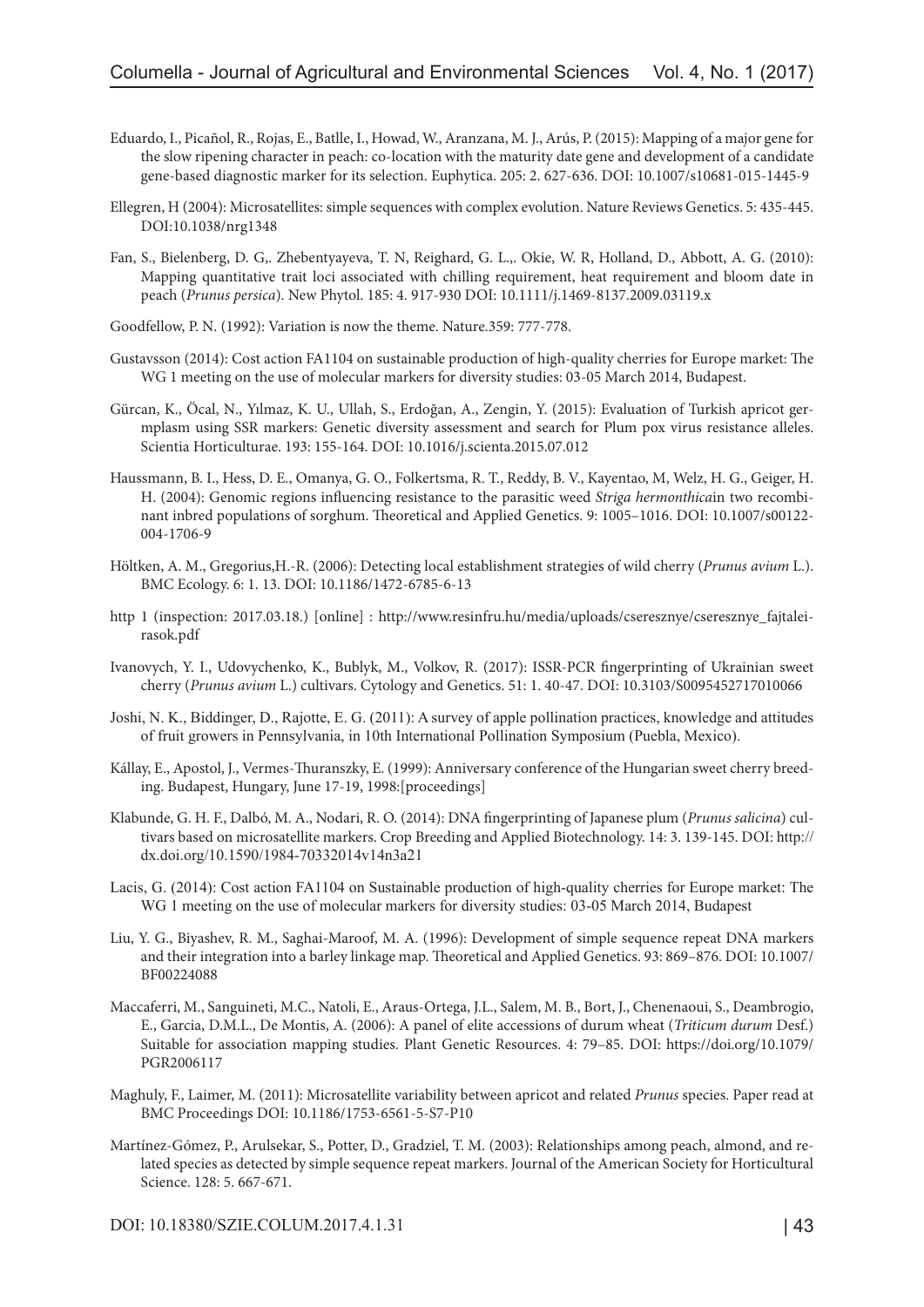- Morgante, M., Rafalski, A., Biddle, P., Tingey, S., Oliveri, A. M. (1994): Genetic mapping and variability of seven soybean simple sequence repeat loci. Genome. 37: 763–769. DOI:<https://doi.org/10.1139/g94-109>
- Nayak, S. N., Zhu, H., Varghese, N., Datta, S., Choi, H. K., Horres, R. (2010): Integration of novel SSR and genebased SNP marker loci in the chickpea genetic map and establishment of new anchor points with *Medicago truncatula* genome. Theoretical and Applied Genetics. 120: 1415–1441. DOI: 10.1007/s00122-010-1265-1
- Nyéki, J.,Szabó, Z., Soltész, M. (2003): Sweet cherry (*Prunus avium* L.). In: Kozma, P. Nyéki, J. Soltész, M. Szabó, Z.: Floral Biology, Pollination and Fertilisation in Temperate Zone Fruit Species and Grape. Akadémiai Kiadó. Budapest. 341-358.
- Ogundiwin, E. A., Peace, C. P., Gradziel, T. M., Parfitt, D. E., Bliss, F. A., Crisosto, C. H. (2009): A fruit quality gene map of *Prunus.* BMC Genomics. 10: 587. DOI: 10.1186/1471-2164-10-587
- Olukolu, B. A., Trainin, T., Fan, S., Kole, C., Bielenberg, D. G., Reighard, G. L., Abbott, A. G., Holland, D. (2009): Genetic linkage mapping for molecular dissection of chilling requirement and budbreak in apricot (*Prunus armeniaca* L.). Genome. **52**: 10. 819-828. **DOI**: 10.1139/g09-050
- Öz, M. H.;Vurgun, H.;Bakir, M.;Buyuk, I.;Yuksel, C.;Unlu, H. M.;Cukadar, K., Karadogan, B., Kose, O., Ergul, A. (2013): Molecular analysis of East Anatolian traditional plum and cherry accessions using SSR markers. Genetics and Molecular Research. **12**: 4. 5310-20. **DOI**: <http://dx.doi.org/10.4238/2013>
- Pacheco, I., Bassi, D., Eduardo, I., Ciacciulli, A., Pirona, R., Rossini, L., Vecchietti, A. (2014): QTL mapping for brown rot (*Monilinia fructigena*) resistance in an intraspecific peach (*Prunus persica* L. Batsch) F1 progeny. Tree Genetics & Genomes. **10:** 5. 1223-1242. **DOI**: 10.1007/s11295-014-0756-7
- Pedersen, B. H. (2006): DNA fingerprints of 51 sweet and sour *Prunus* accessions using simple sequence repeats. The Journal of Horticultural Science and Biotechnology. **81**: 118-124. **DOI**: [http://dx.doi.org/10.1080/146203](http://dx.doi.org/10.1080/14620316.2006.11512037) [16.2006.11512037](http://dx.doi.org/10.1080/14620316.2006.11512037)
- Pór, J., Faluba, Z. (1982): Cseresznye és meggy. Budapest, Mezőgazdasági Kiadó. 31-33, 108-112.
- Powell, W., Machray, G., Provan, J., (1996): Polymorphism revealed by simple sequence repeats. Trends in Plant Science **1**: 215–222. **DOI**: [https://doi.org/10.1016/1360-1385\(96\)86898-1](https://doi.org/10.1016/1360-1385%2896%2986898-1)
- Prajapati, B., Gupta, J., Pandey, D., Parmar, G., Chaudhari, J. (2017): Molecular markers for resistance against infectious diseases of economic importance. Veterinary World. **10**: 1. 112. **DOI**:  [10.14202/vetworld.2017.112-120](https://dx.doi.org/10.14202%2Fvetworld.2017.112-120)
- Radóczné Kocsis Teréz (2012): A cseresznyetermesztés helyzete Magyarországon. Agrofórum, 2012. September
- Roder, M. S., Korzun, V., Wendehake, K., Plaschke, J., Tixer, M. H., Leroy, P., Ganal, M. W. (1998): A microsatellite map of wheat. Genetics. **149**: 2007–2023.
- Rojas, G., Méndez, M. A., Muñoz, C., Lemus, G., Hinrichsen, P. (2008): Identification of a minimal microsatellite marker panel for the fingerprinting of peach and nectarine cultivars. Electronic Journal of Biotechnology. **11:** 5. 4-5. **DOI**: http://dx.doi.org/10.4067/S0717-34582008000500004
- Rowland, L. J., Ogden, E. L., Bassil, N., Buck, E. J., McCallum, S., Graham, J., Brown, A., Wiedow, C., Campbell, A. M., Haynes, K. G., Vinyard, B. T. (2014): Construction of a genetic linkage map of an interspecific diploid blueberry population and identification of QTL for chilling requirement and cold hardiness. Molecular Breeding. **34:** 4. 2033-2048. **DOI**: 10.1007/s11032-014-0161-9
- Schueler, S., Tusch, A., Schuster, M., Ziegenhagen, B. (2003): Characterization of microsatellites in wild and sweet cherry (*Prunus avium* L.) markers for individual identification and reproductive processes. Genome. **46**: 1. 95-102. **DOI:** <https://doi.org/10.1139/g02-107>
- Senior, M. L., Chin, E. C. L., Lee, M., Smith, J. S. C. (1996): Simple sequence repeat markers developed from maize sequences found in the GenBank database: map construction. Crop Science. **36**: 1676–1683. **DOI**: doi:10.2135/ cropsci1996.0011183X003600060043x